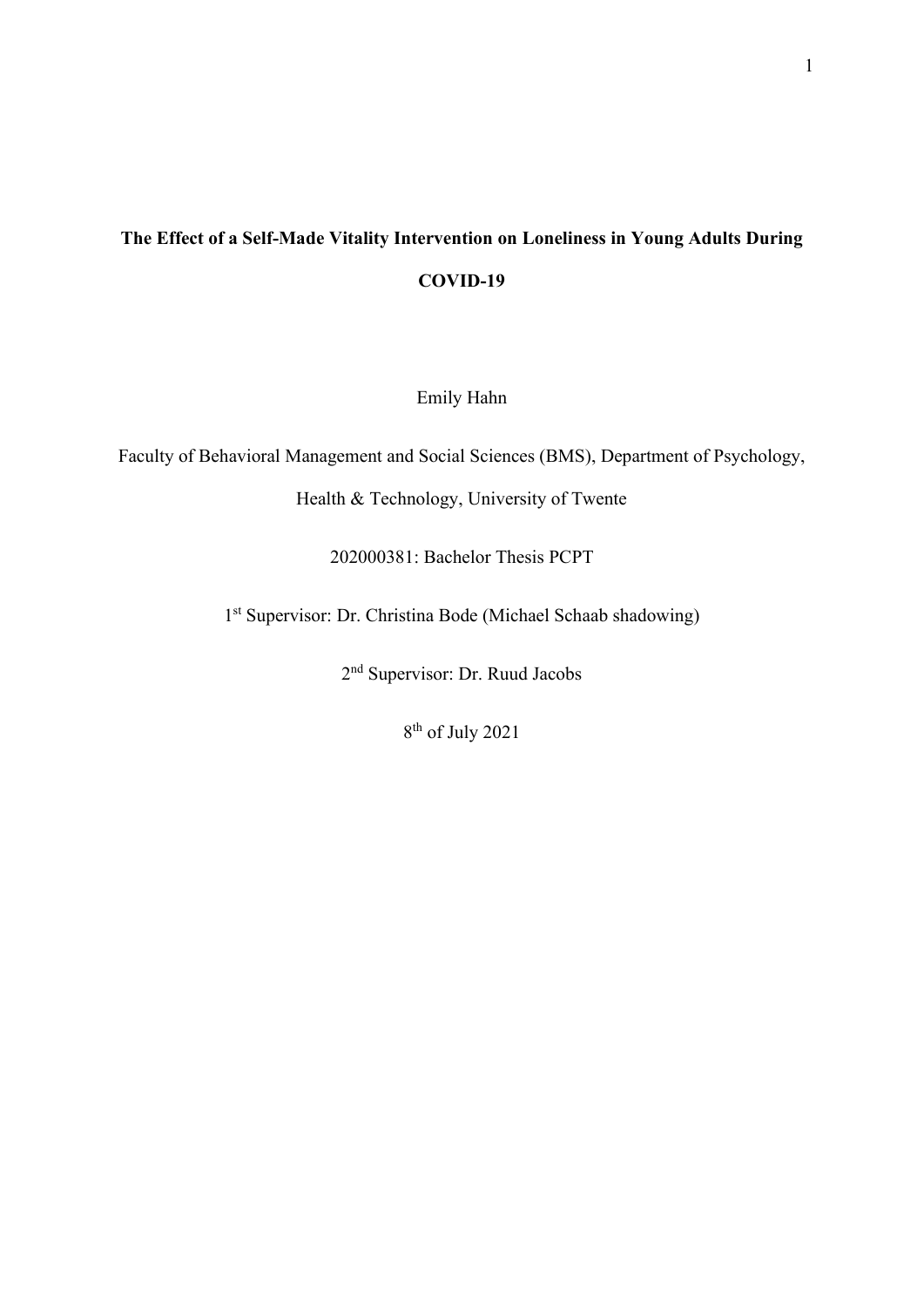#### **Abstract**

The background of this research is the current increase in loneliness and the decrease in subjective vitality among young adults during the COVID-19 pandemic. The objective was to find out if a self-made intervention, aimed at increasing subjective vitality, also has an effect on loneliness and ideally decreases it. The intervention contains physical morning exercises and mental evening exercises. It assumes that the combination of both exercises is beneficial for subjective vitality, and more specifically for a decrease in stress. As stress is also a factor contributing to loneliness, the intervention is meant to also aid in decreasing loneliness. Therefore, this is a pilot study in which the mediating effect of subjective vitality on the relationship between exercise and loneliness was investigated.

A quasi-experimental design was applied, with 51 participants (mean age = 21, range: 18-24; 82.4% female, 17.6% male) taking part in the 7-day-intervention. Furthermore, they filled out a pre- and a post-test questionnaire including the Subjective Vitality Scale and the ULS-6. Data were analysed by gathering descriptive and inferential statistics, including a mediation analysis.

The analyses showed an increase in subjective vitality, a direct effect of exercise frequency on subjective vitality, and of subjective vitality on loneliness. No direct effect of exercise frequency on loneliness was found, and loneliness did not change. It was concluded that subjective vitality was the predictor of loneliness, instead of the mediator. As the frequency of exercise was measured and not the general participation, no causal inferences could be drawn from the exercises themselves. Therefore, the increase of subjective vitality could have additional causes, and the current improvement of the COVID-19 situation might be involved. Thus, it would be beneficial to replicate the study with a control group in order to find out if participating in the intervention in general causes effects.

*Key words*: subjective vitality, loneliness, exercising, COVID-19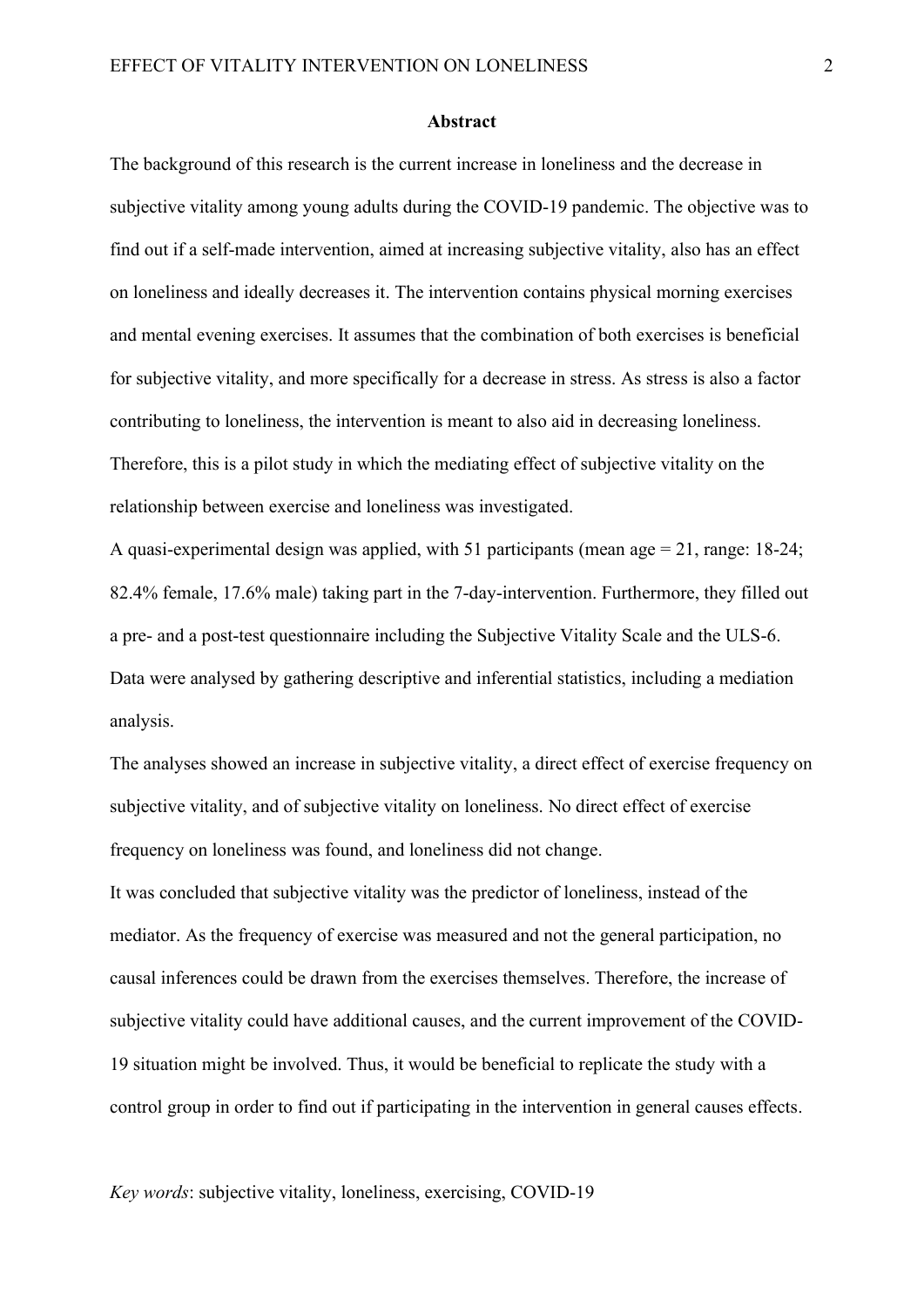## **Contents**

| Design 10 |  |
|-----------|--|
|           |  |
|           |  |
|           |  |
|           |  |
|           |  |
|           |  |
|           |  |
|           |  |
|           |  |
|           |  |
|           |  |
|           |  |
|           |  |
|           |  |
|           |  |
|           |  |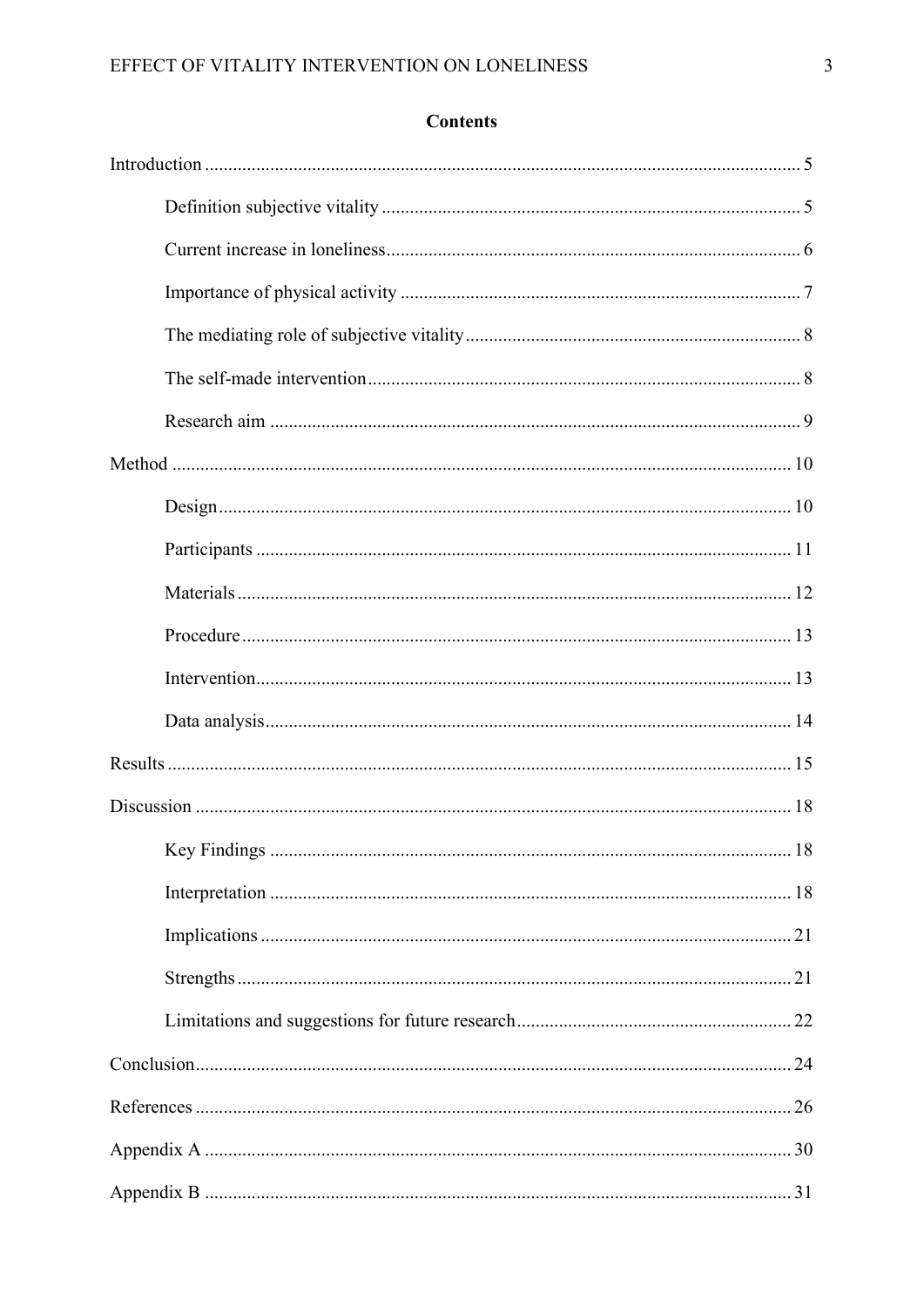|--|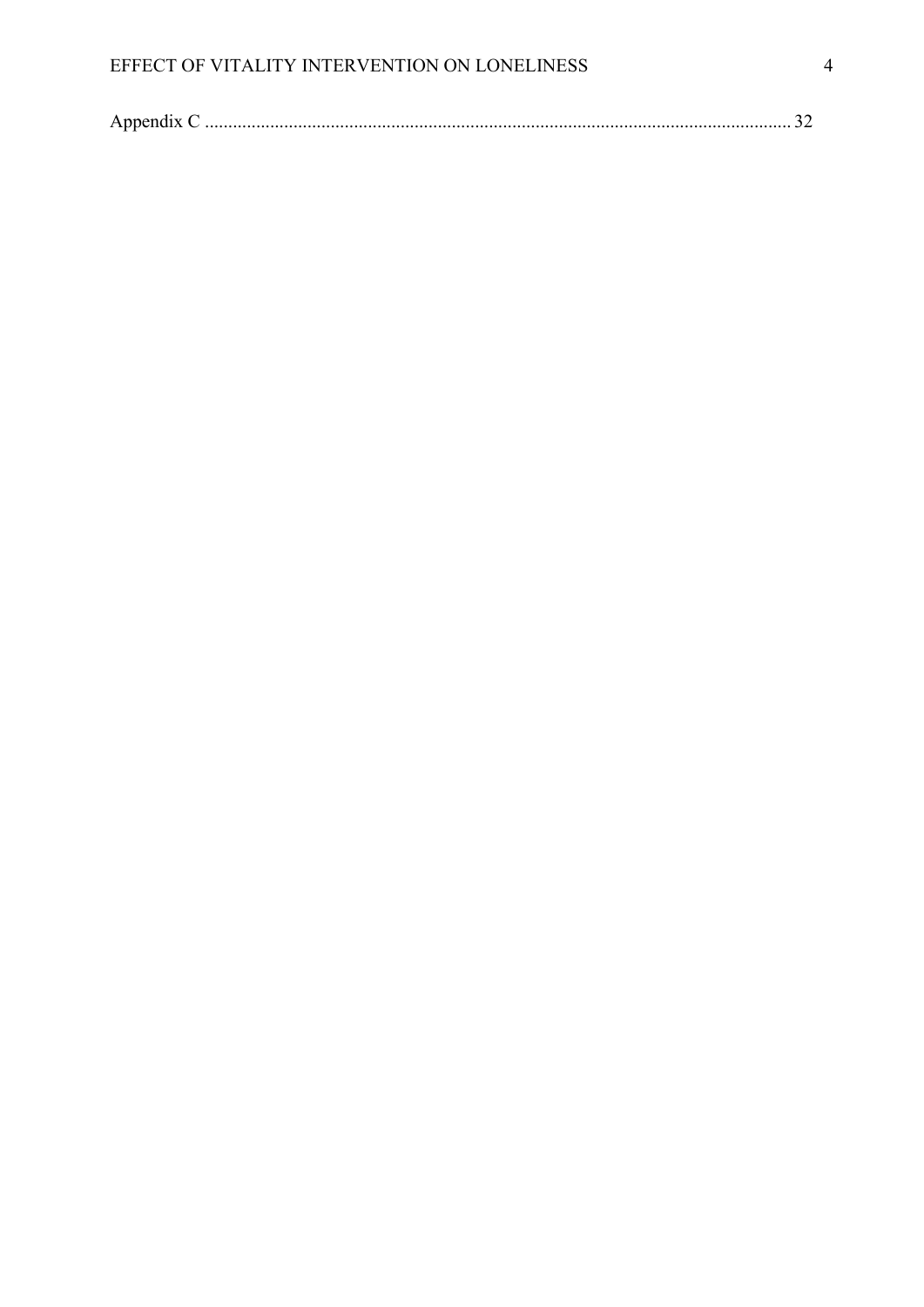#### **Introduction**

<span id="page-4-0"></span>The current times of COVID-19 and the lockdown have taken a toll on especially younger people's health, both mentally and physically, since the majority of them usually spends a lot of time with friends and/or attends a sports club for example (Beam & Kim, 2020). These new and unusual circumstances, including multiple restrictions, imply for instance that people are not allowed to meet in person anymore, or that they cannot work out the way they usually do, for instance by doing a team-sport, or going to the gym. This means for many people that they might experience an increase in their perceived loneliness and a decrease in their amount of exercising. Generally, this leads to a decline in subjective vitality, which combines mental and physical health, and is a trend that has become visible recently (Groarke et al., 2020). Thus, the COVID-19 situation has brought about serious health issues, which is a problem that could possibly be tackled by means of an intervention. The intervention that was developed for this study focusses specifically on subjective vitality, which will be explained further in the following.

#### <span id="page-4-1"></span>**Definition subjective vitality**

To give a more thorough explanation of subjective vitality, it is the positive feeling of energy, intrinsic motivation, and well-being, associated with both psychological and physical health. More specifically, a person's vitality is determined on the one hand by their mental well-being, which is influenced by different factors like the environment, the stress level, and the available amount of emotional support. On the other hand, their physical health is as important regarding subjective vitality, and it is determined by one's amount of physical activity, as well as any existing medical conditions that might impair a person's life (Ryan & Frederick, 1997). Furthermore, it is important to note that an individual's mental and physical health influence each other mutually and are in turn also mutually dependent to some extent (Kubzansky, Boehm, & Segerstrom, 2015). An example is the fact that people who engage in a high amount of exercising often also have a better mental health state than people who work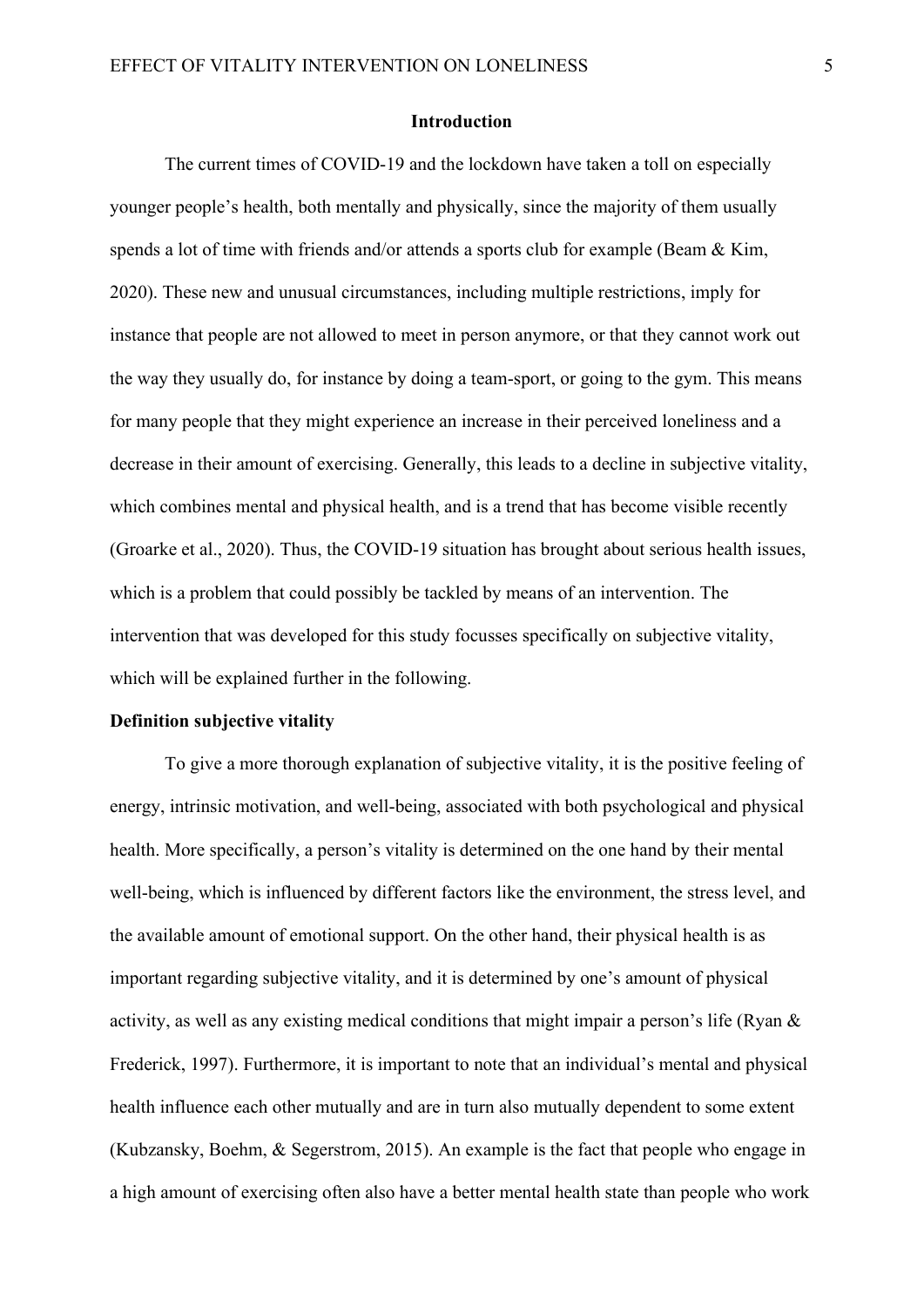out less. Vice versa, people who have a more positive mental health state, including mindfulness and acceptance, tend to have a higher exercise maintenance than people with a lack thereof (Ulmer, Stetson, & Salmon, 2010). Further, this implies that it is important to not only engage in exercises beneficial for the body, but also for the mind, meaning relaxation or mindfulness exercises for example (Kaul et al., 2010; Midland, 2021; Wu & Buchanan, 2018). This interdependence of mental and physical health can be explained on the basis of the biopsychosocial model by George Engel (1981). It argues that someone's health is determined by genetics, mental health and behaviour, as well as the environment. More precisely, these factors do not influence someone's health each in isolation, but by being interrelated (Engel, 1981). In sum, subjective vitality combines the concepts of one's psychological and physical health, which are intertwined, and therefore describe the general composition of people's well-being.

#### <span id="page-5-0"></span>**Current increase in loneliness**

One important aspect of subjective vitality on the side of mental health is loneliness. Groarke et al. (2020) found that the overall level of loneliness has increased detrimentally since the onset of the pandemic. Arslan (2020) mentions for instance the increase in loneliness that young adults experience during home-schooling, due to not feeling as connected to others anymore, which then makes their psychological adjustment to new situations like these even more difficult. Overall, vulnerable people's feelings of loneliness have increased, which is a fact that cannot be set aside. Such vulnerable people are especially younger individuals (Beam & Kim, 2020; Luchetti et al., 2020), who should be prioritised when designing supportive interventions (Groarke et al., 2020). Another factor contributing to loneliness is the stress that young adults oftentimes experience due to the large amounts of work in their studies or apprenticeship for example (Satici, 2020). Such stress increases their loneliness since it decreases their subjective vitality. Wu and Buchanan (2018) found that mindfulness exercises or meditation can effectively decrease such stress. Nonetheless, in addition to the stress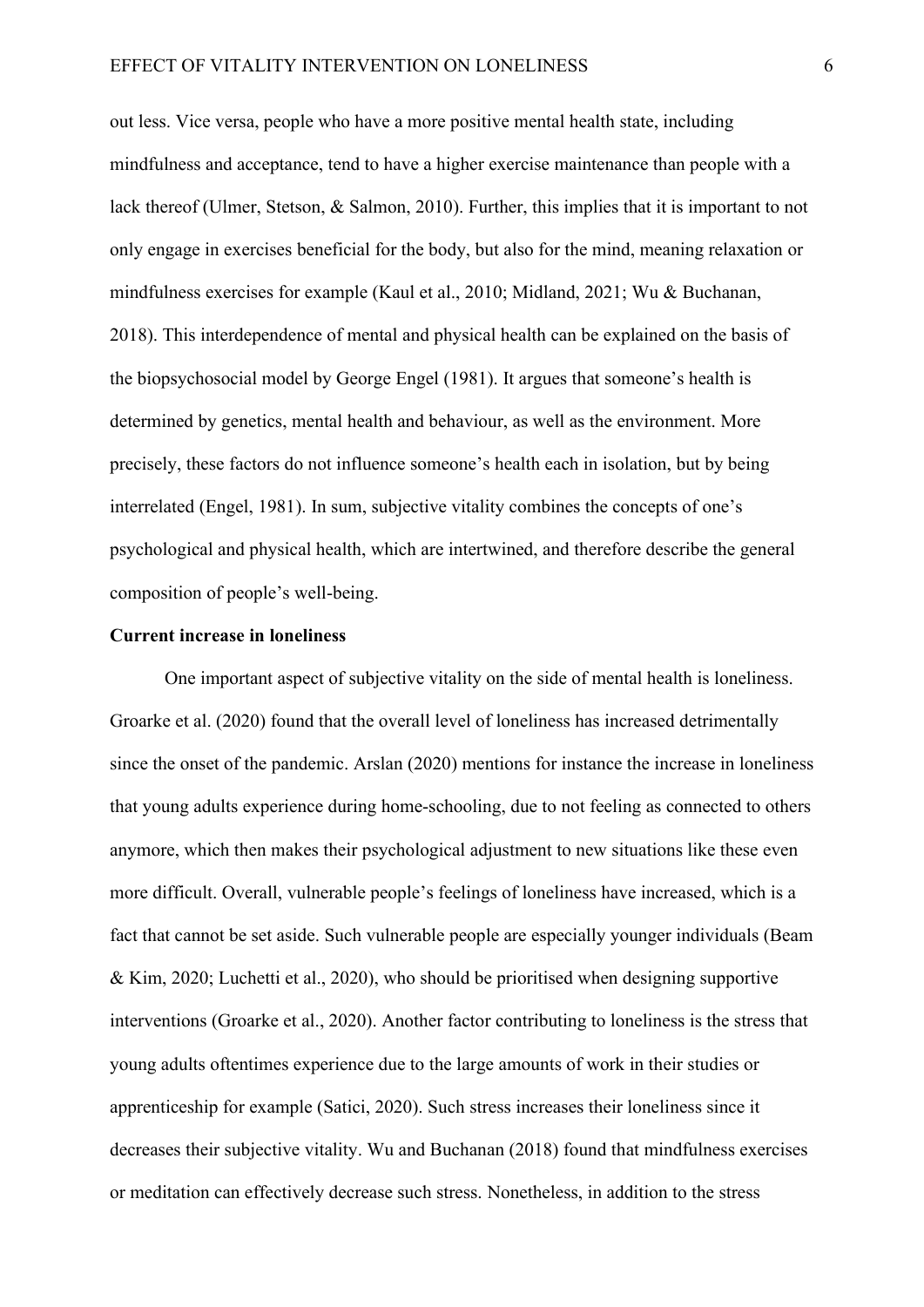aspect, the social aspect of loneliness can obviously not be ignored, as it is of high importance to have people to talk to when trying to combat loneliness (Cacioppo & Hawkley, 2009). Overall, loneliness is one of the main issues causing mental health problems recently, especially with young adults being one of the most vulnerable groups to a decrease in subjective vitality, and thus an increase in loneliness.

#### <span id="page-6-0"></span>**Importance of physical activity**

Another important aspect of subjective vitality on the side of physical health is exercising. A Belgian study (Constandt et al., 2020) states that a reduction in exercising during the lockdown can lead to serious negative implications for both the mental and physical health of the population, with people's subjective vitality decreasing significantly with their lack of exercising. Further support for the importance of physical activity is the physical activity intervention of Mavilidi et al. (2020) for senior school students, which significantly increased their subjective vitality. Additionally, Biddle and Ekkekakis (2005), but also Mikkelsen et al. (2017), found evidence that a physically active lifestyle also positively contributes to mental health in general, as it decreases stress for example. Because stress is a factor contributing to loneliness (Satici, 2020), this serves as support for the idea that loneliness could most likely also be affected by physical exercises, next to the earlier mentioned mindfulness exercises. Thus, it can be said that a physically active lifestyle might most likely also aid in decreasing loneliness, while increasing subjective vitality. In order to stop the problematic trend of declining physical activity and thus subjective vitality, preventive measures and intervention programs, like online exercise support, could be applied to encourage people to continue, or start, exercising (Constandt et al., 2020). If such measures and programs made people exercise regularly, their subjective vitality would become high or stay on a higher level, which highlights the importance of physical activity with regards to people's well-being.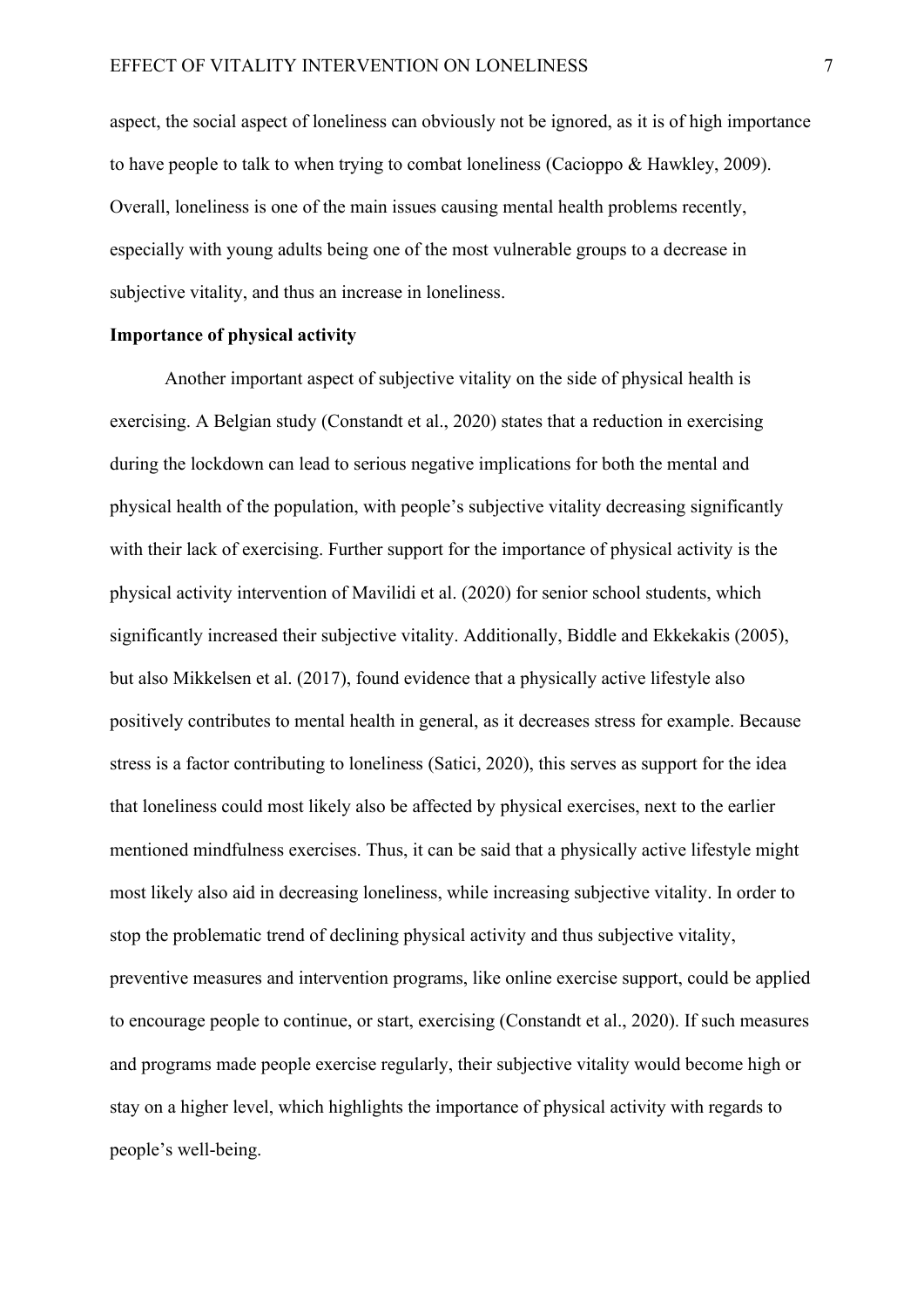#### <span id="page-7-0"></span>**The mediating role of subjective vitality**

Subjective vitality oftentimes mediates the relationships between other variables. For instance, the earlier mentioned relationship between loneliness in young adults and their psychological adjustment to new and unusual circumstances is mediated by their subjective vitality (Arslan, 2020). This means that the loneliness of these individuals affects their subjective vitality, and additionally their subjective vitality affects their psychological adjustment. Therefore, they might feel lonely, which lowers their subjective vitality, and this then also impairs their psychological adjustment. There have also been other research examples of subjective vitality being a mediator. To elaborate, Akın and Akın (2015) found out that subjective vitality mediates the relationship between friendship quality and subjective happiness. Moreover, Uysal et al. (2014) found that subjective vitality partially mediates the relationship between life satisfaction and subjective happiness. Based on all the abovementioned information, the current research explored the possibility of subjective vitality mediating the relationship between exercises and loneliness. More precisely, the influence of exercises on both loneliness and subjective vitality was substantiated in the previous paragraph with the example of stress, and the influence of subjective vitality on loneliness was explained by loneliness being connected to subjective vitality. These lines of reasoning substantiate the function of subjective vitality as the mediating variable, or working mechanism, in this research as well.

#### <span id="page-7-1"></span>**The self-made intervention**

With the goal of possibly increasing subjective vitality, employing it as the mediator, and ideally decreasing loneliness in young adults, an intervention was developed of a short video including physical exercises, and a short audio including mental relaxation exercises. Short-time exercises meant to increase subjective vitality have proven to be effective in past studies like the one of Mavilidi et al. (2020), which serves as support for the current intervention's length (see Method section). Physical exercises were included because physical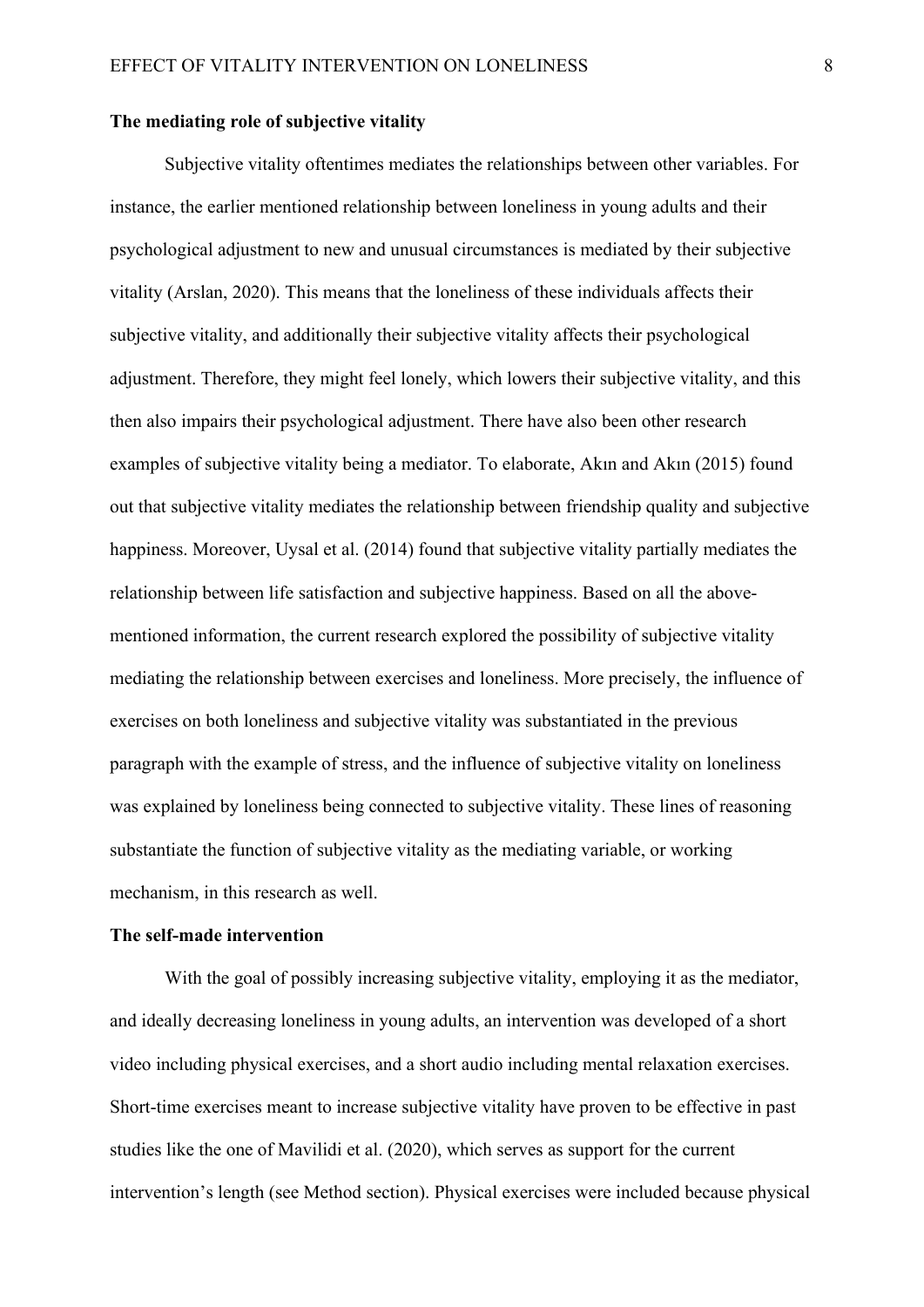activity is beneficial for both aspects of subjective vitality, namely physical health (Ryan & Frederick, 1997), but also mental health (Biddle & Ekkekakis, 2005; Mikkelsen et al., 2017). Since this is a pilot study, the chosen exercise regimen has not been tested before and is composed of exercises that the researchers deemed effective from their own experience. In addition to that, as mentioned earlier, it is also important to engage in relaxation exercises and apply breathing techniques or meditation for example. This can be especially helpful during stressful times, based on the assumption that breathing exercises decrease stress levels, improve concentration, and even decrease sleep need (Kaul et al., 2010; Midland, 2021; Wu & Buchanan, 2018). Thus, the inclusion of mental exercises was done mainly in order to reduce stress, which is a major factor contributing to loneliness and low subjective vitality (Satici, 2020). Therefore, the intervention that was developed for this study includes not only physical but also mental exercises, which are both further described in the Method section and can be found in Appendix C.

#### <span id="page-8-0"></span>**Research aim**

Based on the information above, the relationship between the variable loneliness and the frequency of exercise one engages in (both mentally and physically) is mediated by the variable subjective vitality. This relationship is displayed in figure 1.



**Figure 1.** *Relationships between subjective vitality, loneliness, and frequency of exercise*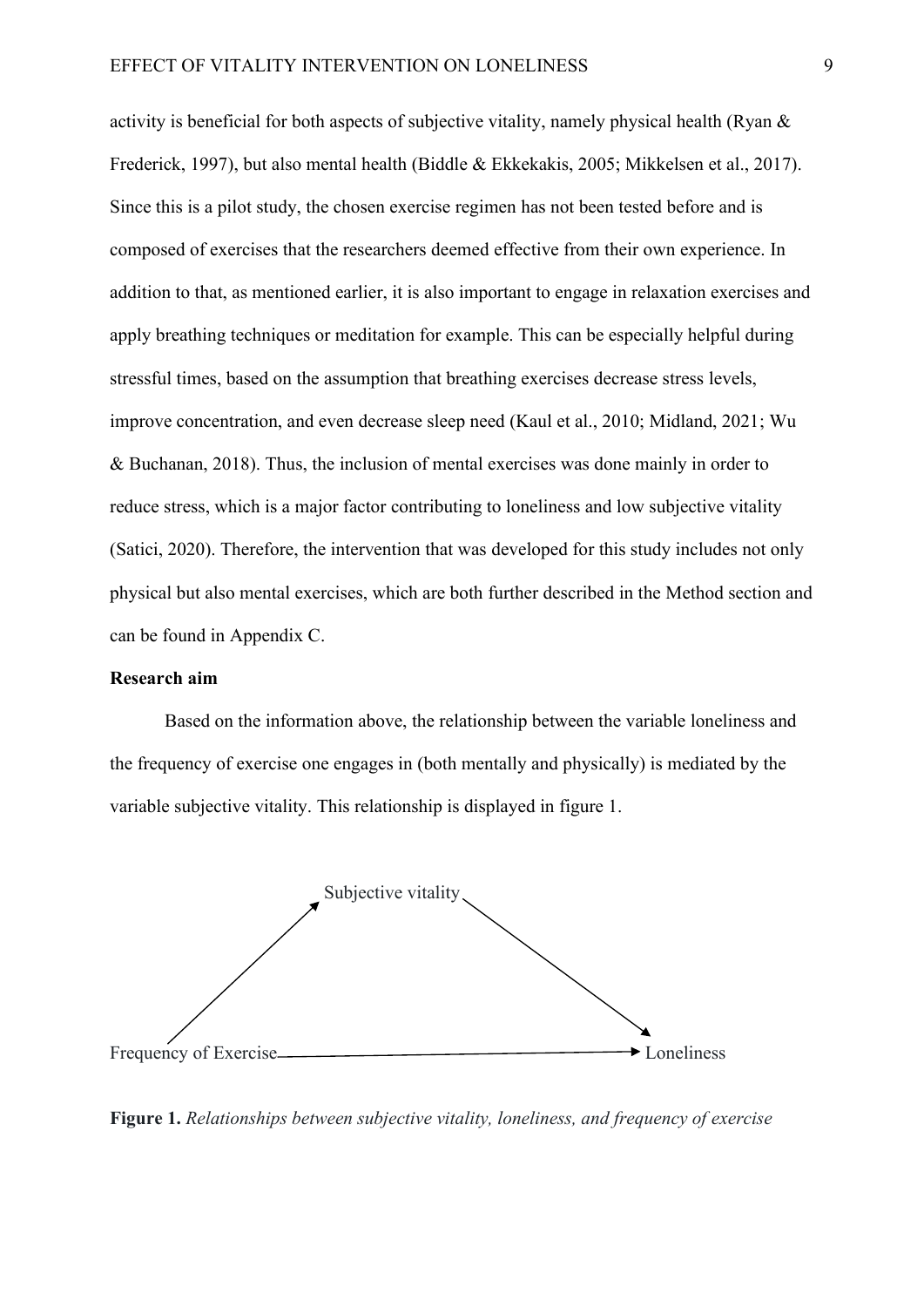With regards to the importance of physical and mental health for young people during the pandemic, a clear research aim can be formulated, which will be explained in the following. The aim of this research is to find out if there is an effect of a self-made vitality intervention on loneliness in young adults, placed within the context of COVID-19. It was decided to focus on subjective vitality mediating the relationship of exercises and loneliness, because subjective vitality describes the composition of people's general well-being and has been found to take on the role of the mediator several times before. The intervention contains both physical and mental exercises in order to target exactly this concept. Loneliness was chosen as an important aspect because of its connection to subjective vitality and the aforementioned increase due to COVID-19. Young adults were chosen since they have been named as being most vulnerable to loneliness. The research question based on the abovementioned information is:

*"What is the effect of an intervention meant to increase subjective vitality on loneliness in young adults during the coronavirus pandemic?"*

The hypotheses resulting from the research question are:

*"Regularly (twice a day) taking part in the 7-day-intervention increases subjective vitality from pre- to post-test."*

*"Regularly (twice a day) taking part in the 7-day-intervention decreases loneliness from pre- to post-test."*

*"Subjective vitality mediates the relationship between exercise and loneliness."*

#### **Method**

#### <span id="page-9-1"></span><span id="page-9-0"></span>**Design**

A quasi-experimental design was employed. A control group was not established because this is a pilot study. There was one independent variable (exercise), which was computed into a count variable because the frequency of the participants' exercising was measured. Furthermore, loneliness was the dependent variable and subjective vitality was the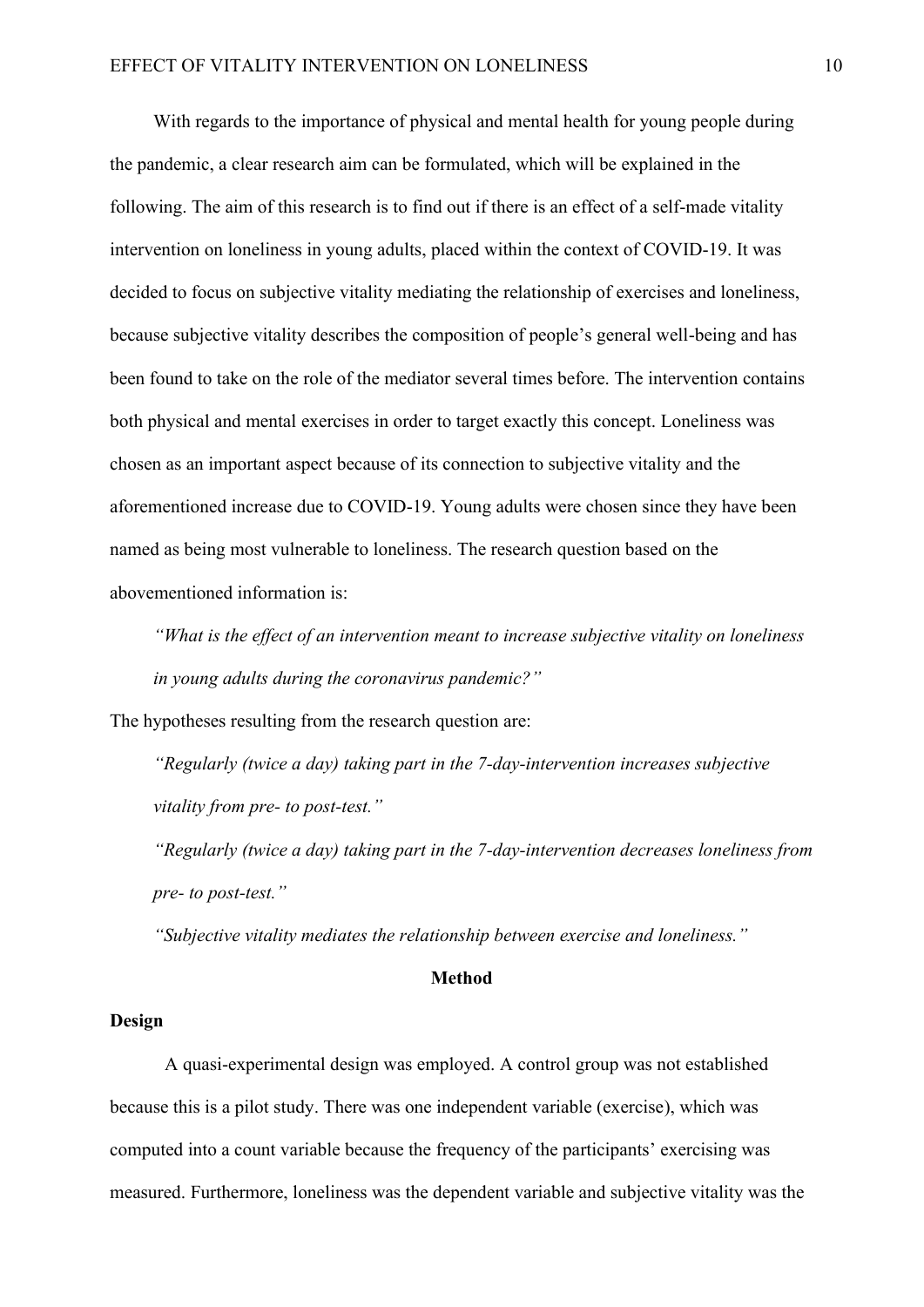mediating variable, and both were computed as continuous variables. Since this research is a co-production with Leon Dannenberg (2021), there were more variables than used in this specific study, which were "Spiritual Wellbeing" and "Physical Self-Efficacy".

### <span id="page-10-0"></span>**Participants**

The sample included 51 adults aged between 18 and 24. An age of 18-25 was the only inclusion criterion in this study. Most of the participants were women (82.4%). All other participants were identified as male (17.6%). The mean age of participants was 21 (range: 18- 24). Furthermore, most of the participants were students (94.1%), while every other participant was employed (5.9%). Moreover, the majority of participants reported living in a shared household (39.2%). Everyone else stated that they lived with their parents (33.3%), alone (13.7%), or with their partner (13.7%). Further, most participants stated that neither they or a close one had been infected with COVID-19 (66.7%), but there were some cases were participants reported that they had been infected with COVID-19 (3.9%) or where a close one had been infected with COVID-19 in the past (29.4%).

Ethical approval (file number 210392) was obtained from the dedicated committee at the UT before recruitment began. During recruitment, participants were selected based on the opportunity-sampling method. This was enabled through the SONA-systems survey network of the University of Twente (UT). In addition to this, the researchers asked individuals from their social surroundings. However, the researchers were also aware that this sampling method might have introduced bias into the study. Nevertheless, this method was chosen as participants were easily found because they would get 0.5 credits after completion of the study. These credits are necessary for students at the UT to complete their degree. The recruitment text of the study was as follows:

*"Have you been feeling down lately and do you want to feel more energized? Then this study might be for you! We would like to invite you to participate in our 7-day intervention, which is meant to enhance your subjective vitality. There will be two*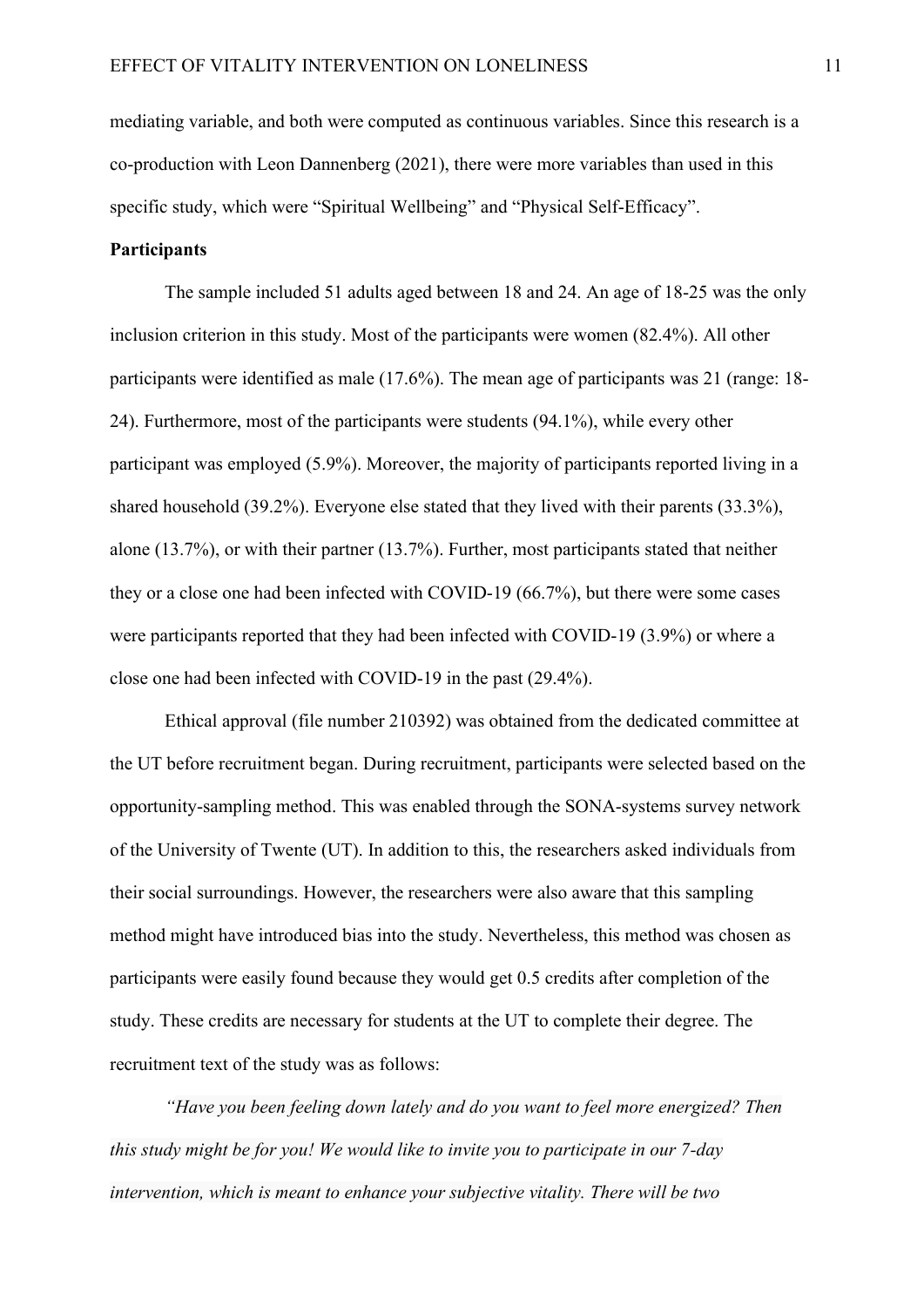*questionnaires that you will have to fill out, one before and one after the intervention. The intervention itself comprises morning and evening exercises at 5 minutes each."*

#### <span id="page-11-0"></span>**Materials**

The questionnaire consisted of four different scales and was administered via the platform Qualtrics. It had to be filled in either via computer, mobile phone, or other devices able to establish an internet connection. The scales measuring physical self-efficacy and spiritual well-being were used for parallel research and were therefore irrelevant for this research (Dannenberg, 2021). Two scales were used in this study to measure loneliness and subjective vitality, since the mediating effect of subjective vitality on the relationship between loneliness and exercises is of interest here.

The short-form UCLA Loneliness Scale (ULS-6; Appendix A) (Nazzal, Cruz, & Neto, 2018; Neto, 1992), consisting of 6 items, was used to measure the participants' loneliness. For this, a 4-point Likert scale was used, ranging from 1 (*never*) to 4 (*often*). One example of the 6 items is: *"I lack companionship."* The item *"I feel part of a group of friends."* is reverse scored. The Cronbach's alpha of the ULS-6 was .77 (Nazzal, Cruz, & Neto, 2018), whereas the current result for the pre-test was .61 and for the post-test .69, indicating that the reliability was not as high and only just acceptable.

To measure subjective vitality, the Subjective Vitality Scale (Appendix B) by Ryan and Frederick (1997) was used. This scale originally measures subjective vitality with 7 items on a 6-point Likert scale, ranging from 1 (*not at all true*) to 6 (*very true*). However, one item was excluded as it proved to be unreliable because of its negative wording (Ryan & Frederick, 1997). Hence, only 6 items were included in the final version of the questionnaire. One example of the 6 items is: *"I feel alive and vital."* The Cronbach's alpha of the Subjective Vitality Scale was .84 (Ryan & Frederick, 1997), which is similar to the current results of .89 for the pre-test and .84 for the post-test, indicating a high reliability.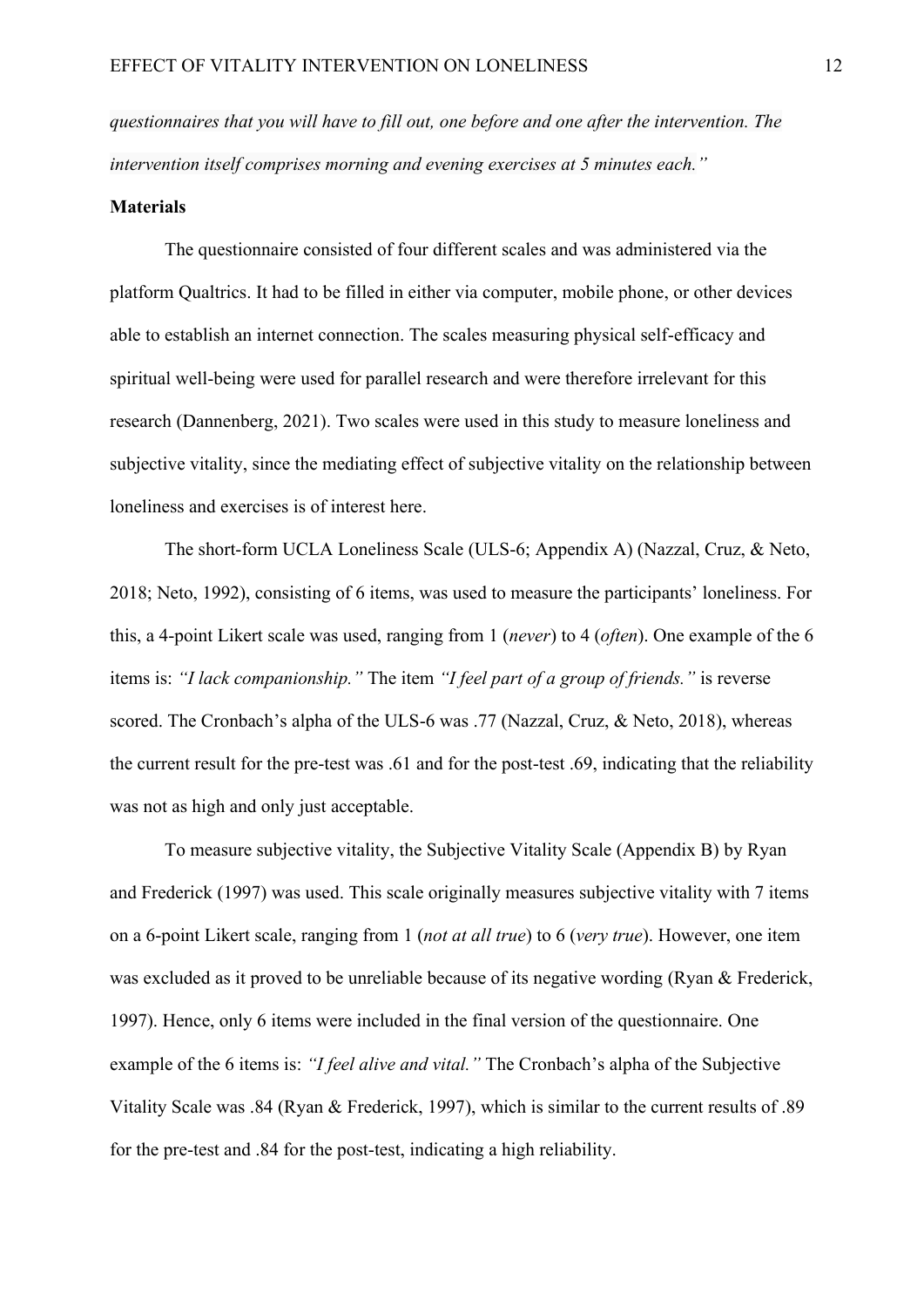#### <span id="page-12-0"></span>**Procedure**

The whole intervention started with an introductory email from the researchers after completion of the first questionnaire via Qualtrics (see Appendix A and B for the questionnaires). With this email, participants were provided with all the materials necessary to complete the intervention. The materials were provided in the form of a video (physical exercise) and audio clip (mental exercise) on YouTube (see Appendix C for the materials), ensuring fast and easy access for the participants. In the email, it was stated that participants are free to choose between doing the physical exercises they were provided with or to do other physical exercises that were more to their liking and more appropriate for their fitness level. It should be noted that the participants were asked in the pre-test to write down if they left out any exercises during the intervention. After seven days, when they filled out the posttest, they were asked to indicate whether they did the exercises or not. They also needed to state whether they used the provided material or different exercises, with the tick of a box. **Intervention**

<span id="page-12-1"></span>If the participants chose to follow the provided material, they had to do a 5-minute workout that varies in intensity depending on the individual fitness level of the participant. This was ensured by showing them different variations for the same exercise in the video. At first, participants needed to stretch themselves in different ways for one minute. Subsequently, they were asked to do as many push-ups as possible for one minute. Afterward, they had to plank for one minute, followed by one minute of squats. Lastly, they had to stretch themselves again for one minute in the end. During the video, a voiceover explained to them how to complete each activity in different variations successfully. Participants were told to complete these exercises shortly after waking up to feel awake and alert as early as possible in their day. If the participants chose to do other exercises, it was expected of them to do that particular exercise for at least 5 minutes with a subjectively increased heart rate, meaning that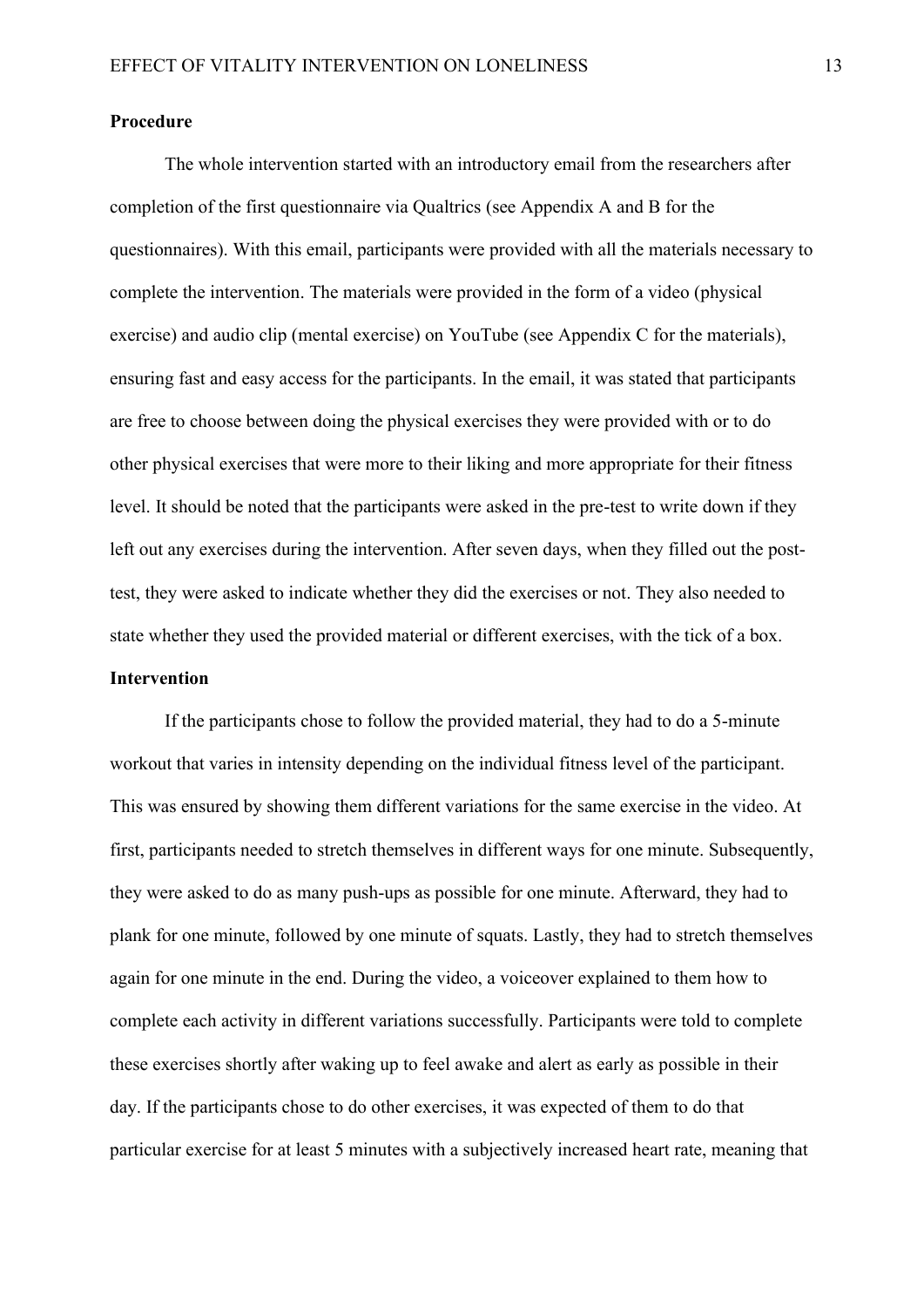they did not need to measure their heart rate during the exercise, but rather have a feeling of being physically active.

 For the mental exercise, participants were expected to listen to the audio clip at least once to get an understanding about what is expected from them. The whole premise of this exercise was to ensure that participants experience 5 consecutive minutes of deep relaxation with an inward focus. First, they could breathe in through their nose for 4 seconds, hold their breath for another 7 seconds and then breathe out for 8 seconds through their mouths. Another option for the participants was to focus on their bodily sensations (focus on parts of their body) for 5 minutes if they wanted to do so. If they felt comfortable doing that activity, they were also allowed to do the exercise themselves without the audio. Participants were also explicitly told to do these exercises right before going to bed to feel more rested and to have a potentially enhanced sleep.

To conclude, these specific physical and mental tasks were chosen because they tackle the physical and mental aspect of subjective vitality and they are fairly easy to adjust to the individual levels of fitness and/or personal preferences. In general, 5 minutes were seen as a sufficient duration for both exercises because on the one hand, the tasks are fairly easy and limited time-wise, which counteracts a high drop-out rate (De Feo, 2013) and on the other hand, they are also effective if they are done regularly (Stamford, 1998).

#### <span id="page-13-0"></span>**Data analysis**

For the data analysis, SPSS version 26 was used. Before starting with the analysis, some data had to be removed because participants did not give their consent or did not finish the questionnaire. Further, the scoring of the second item of the ULS-6 had to be reversed for the analyses. Next, Cronbach's alpha was computed to estimate the scales' reliability. If a survey consists of less than ten items the minimum acceptable alpha score is  $> 0.5$ , which is necessary to prove the test's reliability (Pallant, 2013). The aim of this research was to find out if loneliness (DV) decreased after employing a vitality intervention consisting of physical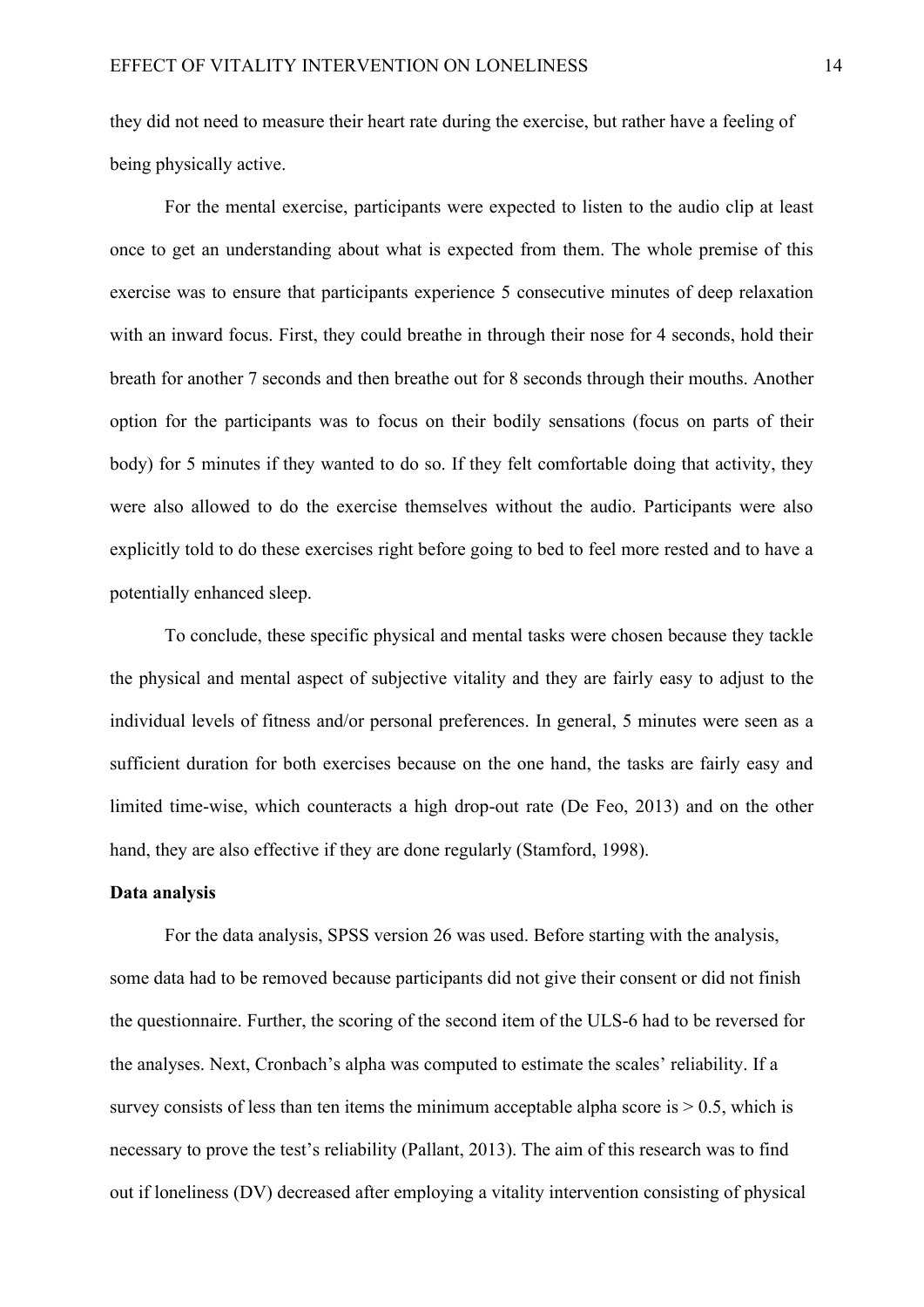and mental exercises (IV), which was designed to enhance subjective vitality (mediating variable). For the independent variable exercise, the frequency of the participants' exercising, and thus their regular adherence to both the physical and mental exercise program, was counted daily over the time span of seven days and was then summed up into a count variable. The times that the participants only did the morning or the evening exercises in a day were also summed up for comparison. Further, the percentages of the participants' exercising behaviour were computed to illustrate the findings. In order to find out about a possible increase in subjective vitality and decrease in loneliness, a within-subjects approach was applied, and descriptive statistics were gathered for the dependent and mediating variables for both the pre- and post-test. Furthermore, the means of the variables from pre- to post-test were compared with a paired samples t-test, and their effect sizes (Cohen's *d*) were calculated with a within-subjects calculator (Effect Size Calculator, n.d.) to show the practical significance of the results. To investigate the hypothesis that subjective vitality mediates the relationship of the independent and the dependent variable a between-subjects approach was chosen, and a mediation analysis was conducted for the post-test results, on the basis of the macro of Hayes (PROCESS macro for SPSS and SAS, n.d.). Finally, Pearson's *r* was calculated based on a within-subjects approach again, to find out about possible significant correlations between variables.

#### **Results**

<span id="page-14-0"></span>Regarding the independent variable exercise, the sum of all times that the 51 participants did the exercises regularly is 229, which equals 64.15% of the seven days. The times that they only did the morning exercises in a day sum up to 46, which is 12.89%. Lastly, the times that they only did the evening exercises in a day sum up to 82, which makes up 22.97% of the time.

With regards to the descriptive data, the means of the total scores of the pre- and posttest are being shown in table 1. The statistical comparison by means of a paired samples t-test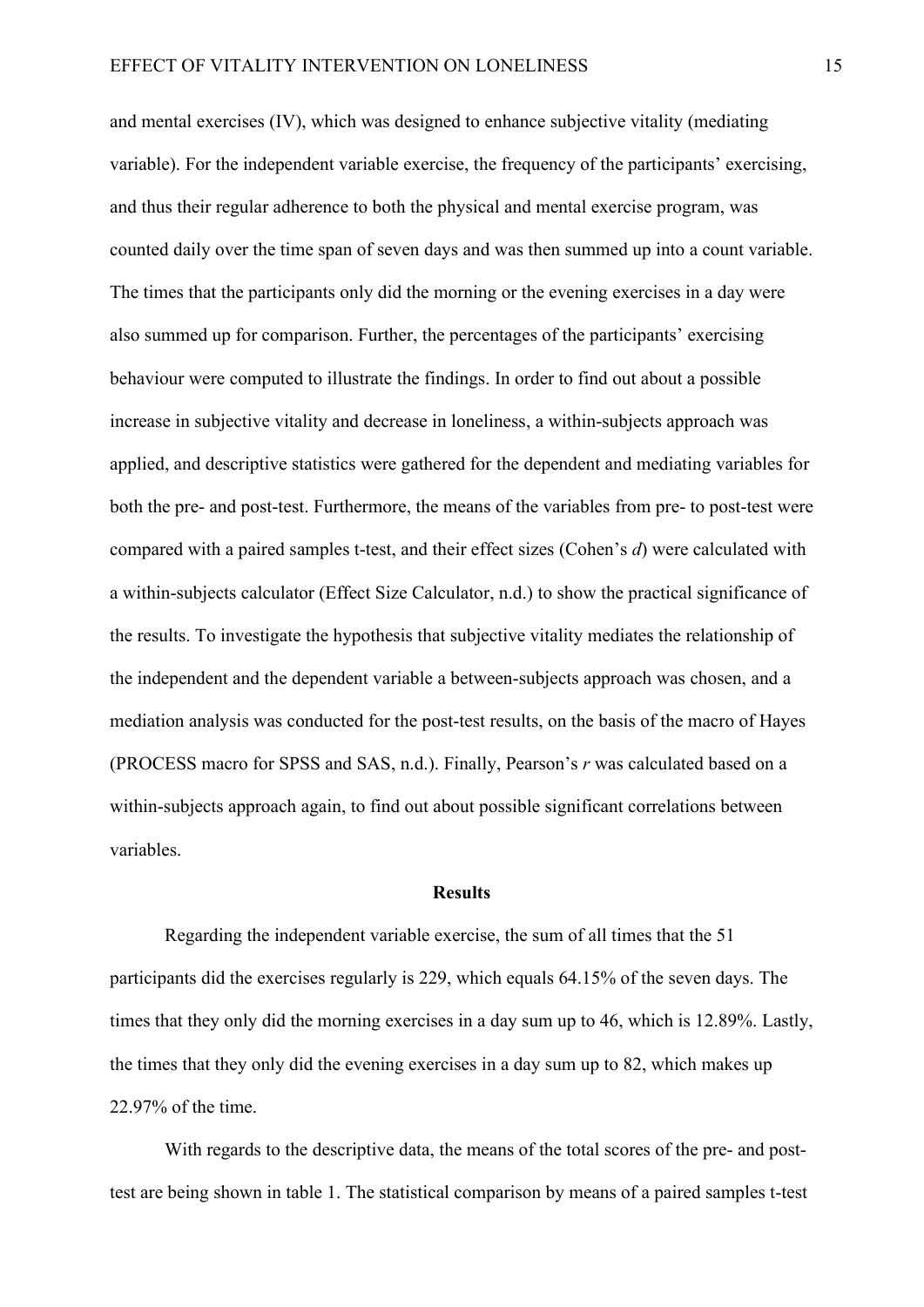follows. Regarding subjective vitality, a statistically significant difference between means was found from after the intervention ( $M = 4.20$ ,  $SD = 0.67$ ) compared to before the intervention  $(M = 3.79, SD = 0.94)$  [ $t(50) = -2.53, p = .014$ ], indicating an increase in the level of subjective vitality. For subjective vitality a Cohen's *d* of 0.36 was calculated, indicating a small effect size. For the variable loneliness no statistically significant difference between means was found from the pre-test ( $M = 5.57$ ,  $SD = 0.51$ ) to the post-test ( $M = 1.49$ ,  $SD =$ 0.37)  $[t(50) = 1.59, p = .119]$ , indicating that the level of loneliness did not change. For loneliness, a Cohen's *d* of 0.23 was calculated, which also indicates a small effect size.

#### **Table 1.**

| Variable                            |    |         |         |      |                   |
|-------------------------------------|----|---------|---------|------|-------------------|
|                                     | N  | Minimum | Maximum | Mean | Std.<br>Deviation |
| Subjective<br>Vitality<br>Pre-Test  | 51 | 1.50    | 6.00    | 3.79 | .94               |
| Subjective<br>Vitality<br>Post-Test | 51 | 2.33    | 6.00    | 4.20 | .67               |
| Loneliness<br>Pre-Test              | 51 | 4.67    | 6.50    | 5.57 | .51               |
| Loneliness<br>Post-Test             | 51 | 4.50    | 6.67    | 5.42 | .53               |
| Valid N<br>(listwise)               | 51 |         |         |      |                   |

*Descriptive Data*

The results of the mediation analysis with subjective vitality as the mediator are displayed in figure 2. The path (direct effect) from exercises to subjective vitality was positive and statistically significant ( $b = .13$ ,  $s.e. = .05$ ,  $p = .011$ ), indicating that the intervention had an influence on the participants' subjective vitality. Next, the direct effect of subjective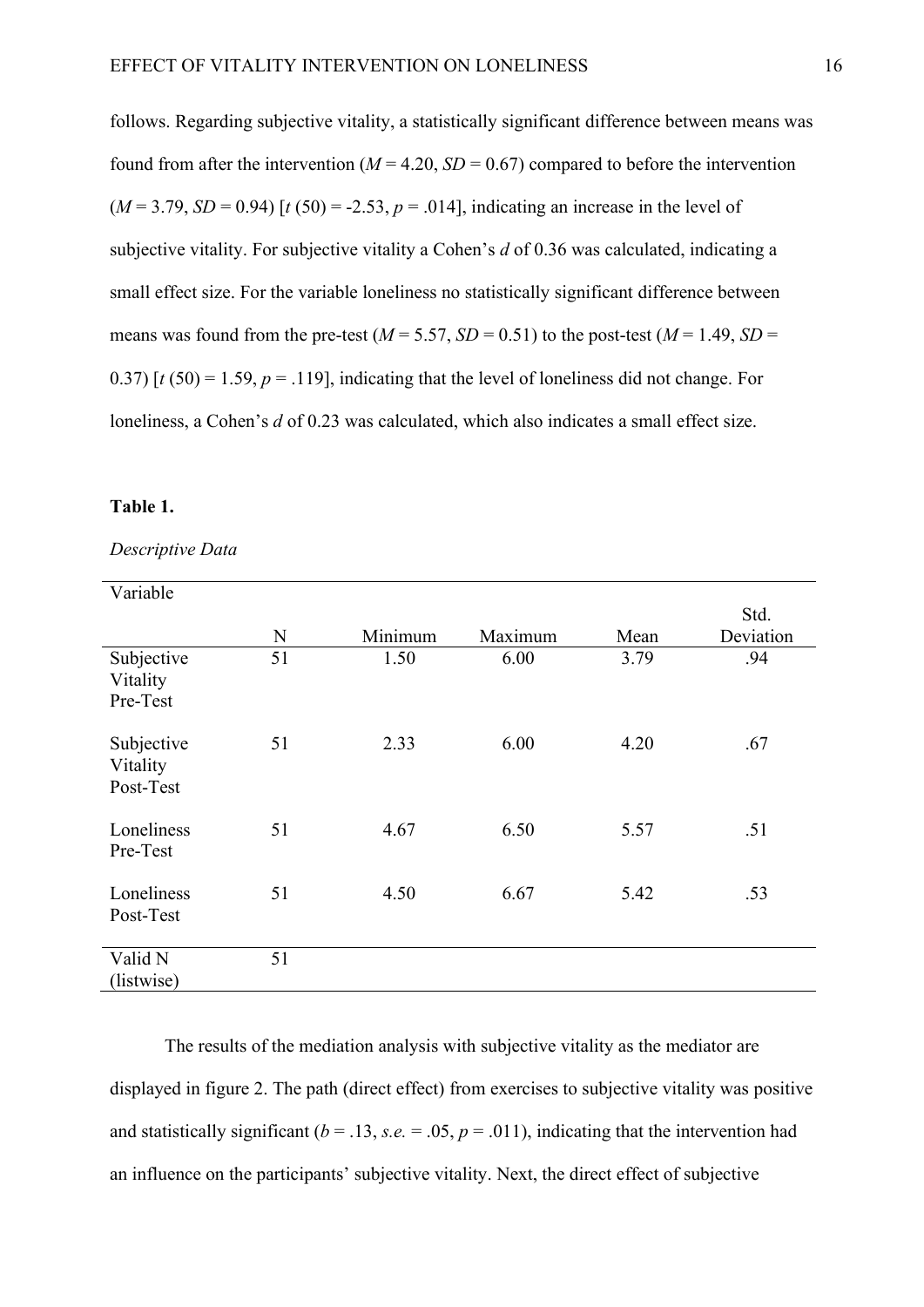vitality on loneliness was negative and statistically significant  $(b = -.35, s.e. = .11, p = .003)$ , indicating that participants with higher subjective vitality might be more likely to have a lower level of loneliness. Lastly, the direct path from exercises to loneliness was positive and statistically non-significant ( $b = .00$ , *s.e.* = .04,  $p = .959$ ), indicating that the frequency of exercise did not have an influence on the level of loneliness.





**Figure 2.** *PROCESS Analysis for Post-Test*  $* = p < 0.05$ 

With regards to Pearson's *r*, a statistically significant negative correlation was found in the pre-test between subjective vitality and loneliness,  $r(49) = -.39$ ,  $p = .005$ . Furthermore, in the post-test another statistically significant negative correlation was found between subjective vitality and loneliness,  $r(49) = -.44$ ,  $p = .001$ .

To summarize, the participants' level of subjective vitality increased, while the level of loneliness did not change from pre- to post-test. A mediation analysis yielded the result of a significant predictive relationship from exercises to subjective vitality, as well as from subjective vitality to loneliness in the expected direction. The direct effect of exercise on loneliness was non-significant. A correlation analysis showed that there were statistically significant correlations between subjective vitality and loneliness in both the pre- and posttest, and the calculation of Cohen's *d* showed small effect sizes for both subjective vitality and loneliness.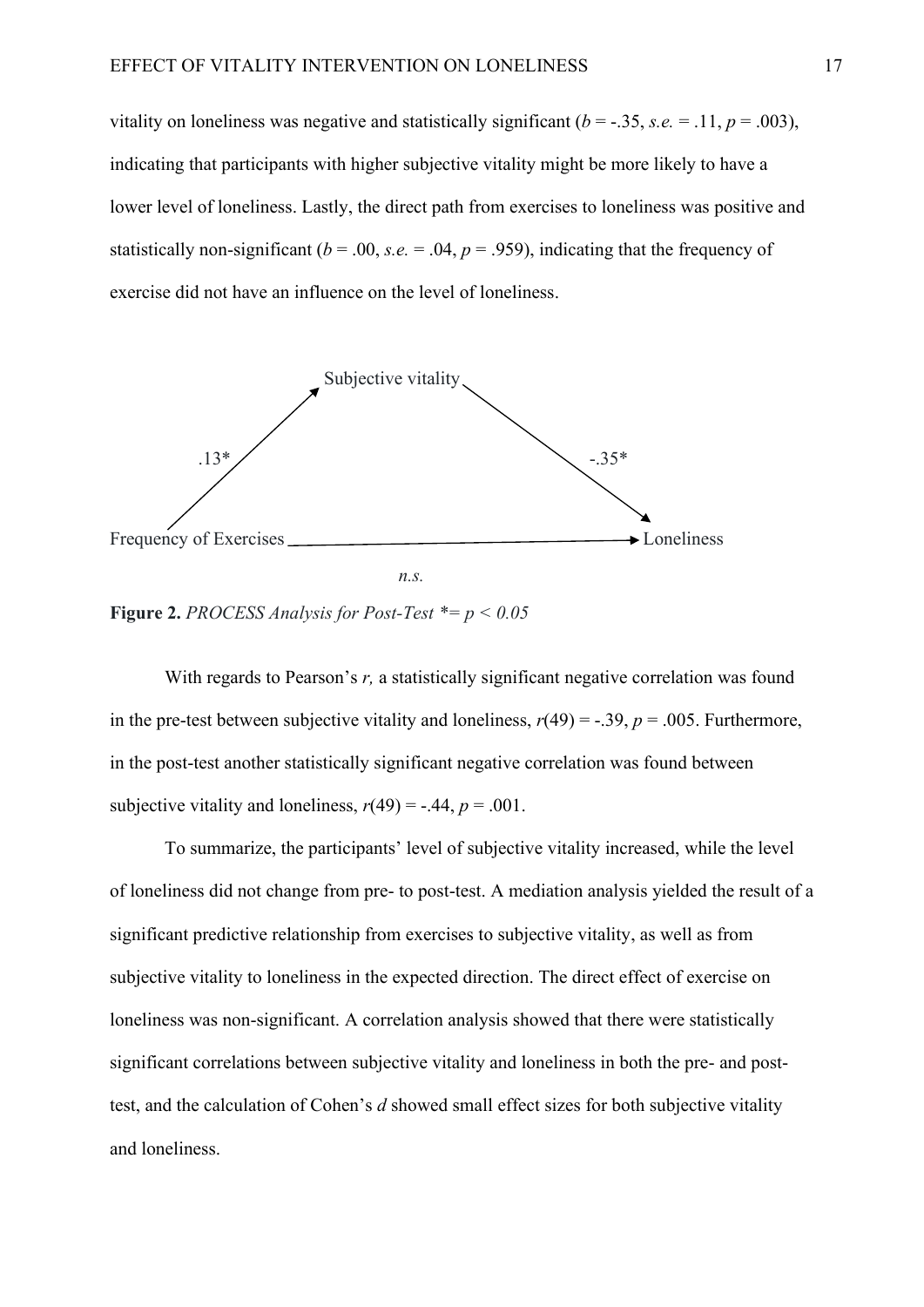#### **Discussion**

#### <span id="page-17-1"></span><span id="page-17-0"></span>**Key Findings**

The aim of this research was to find out what kind of effect a self-made intervention meant to increase subjective vitality has on loneliness in young adults during the COVID-19 pandemic. According to the results, the participants did the exercises regularly during more than half of the time of the intervention. Further, the level of loneliness did not increase from pre- to post-test, but subjective vitality increased. It should be noted that the effect sizes for both these variables from pre- to post-test were small, which indicates that the practical significance of the results is also small. Moreover, the PROCESS analysis showed a direct effect from exercises on subjective vitality, and from subjective vitality on loneliness. This suggests that the frequency of exercise had an influence on the increase of subjective vitality, and that increased subjective vitality indicated lower loneliness in the participants. Significant correlations between subjective vitality and loneliness before as well as after the intervention was applied indicate that the intervention did not have an effect on the relationship between the two variables. Out of the three hypotheses, one can be accepted with certainty, namely that regularly taking part in the intervention increases subjective vitality from pre- to post-test. The second hypothesis that regularly taking part in the intervention decreases loneliness must be rejected, as there was no change in the level of loneliness to be found. The third hypothesis that subjective vitality mediates the relationship between exercise and loneliness must be rejected as well, since there was no direct effect of the frequency of exercise on loneliness.

### <span id="page-17-2"></span>**Interpretation**

Firstly, it can be said that the participants took part quite regularly in the intervention, and the increase in subjective vitality can certainly in part be attributed to the exercise frequency, because of the significant direct effect that was found. This is also supported by the numerous sources stating that exercises have a positive influence on subjective vitality (Biddle & Ekkekakis, 2005; Mavilidi et al., 2020; Ryan & Frederick, 1997). The small effect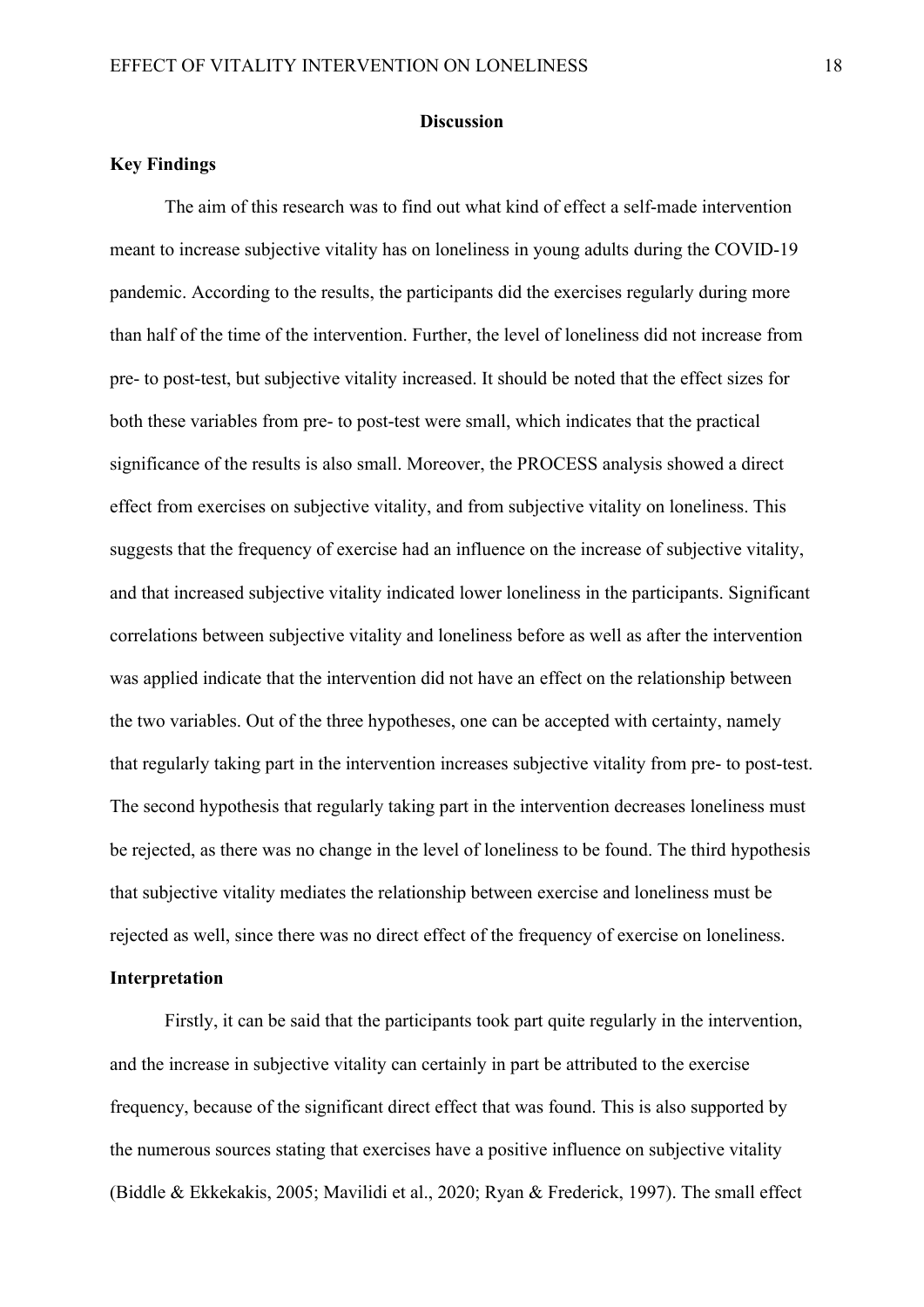size within the subjects' level of subjective vitality from pre- to post-test should not be ignored, but is has to be said that a large effect size would have been more surprising, considering the implementation of a completely new intervention. Even though the effect size is small, the increase cannot be overlooked. It should be noted that there could have also been other factors influencing subjective vitality in addition to the intervention, for instance the participants' personal circumstances with a positive event occurring, like a good grade or a birthday for instance. Furthermore, the current decrease of COVID-19 cases and measures might make people feel livelier and more hopeful again. This can be based on the biopsychosocial model (Engel, 1981), since COVID-19 can be seen as an environmental factor that influences the psychological and physical aspects of the participants. It is important to state that the absence of a control group does not allow to say with certainty that the intervention itself influenced subjective vitality, since the independent variable exercise in this case focusses on the frequency of exercise and is therefore entirely different of the general participation in the intervention. This means that there is a lack of information about if the participation would have an effect on the participants' subjective vitality and loneliness because no baseline level of both those variables is available to compare with the experimental group, and therefore no real causal inferences can be drawn here.

Regarding loneliness, the initially stated relationship between exercises and the stress aspect of loneliness did not occur in this research because loneliness did not decrease (Mikkelsen et al., 2017; Satici, 2020). Nevertheless, the social element to loneliness cannot be disregarded and might play a more important role than the stress aspect, which would then portray an alternative explanation as to why there was no change to be detected (Cacioppo & Hawkley, 2009). Thus, it could most likely be the case that the exercises are simply not suitable to effectively decrease loneliness since no direct effect was found here. Further proof for this is the fact that the correlation between subjective vitality and loneliness was present in both pre- and post-test, which means that the frequency of exercise did not influence the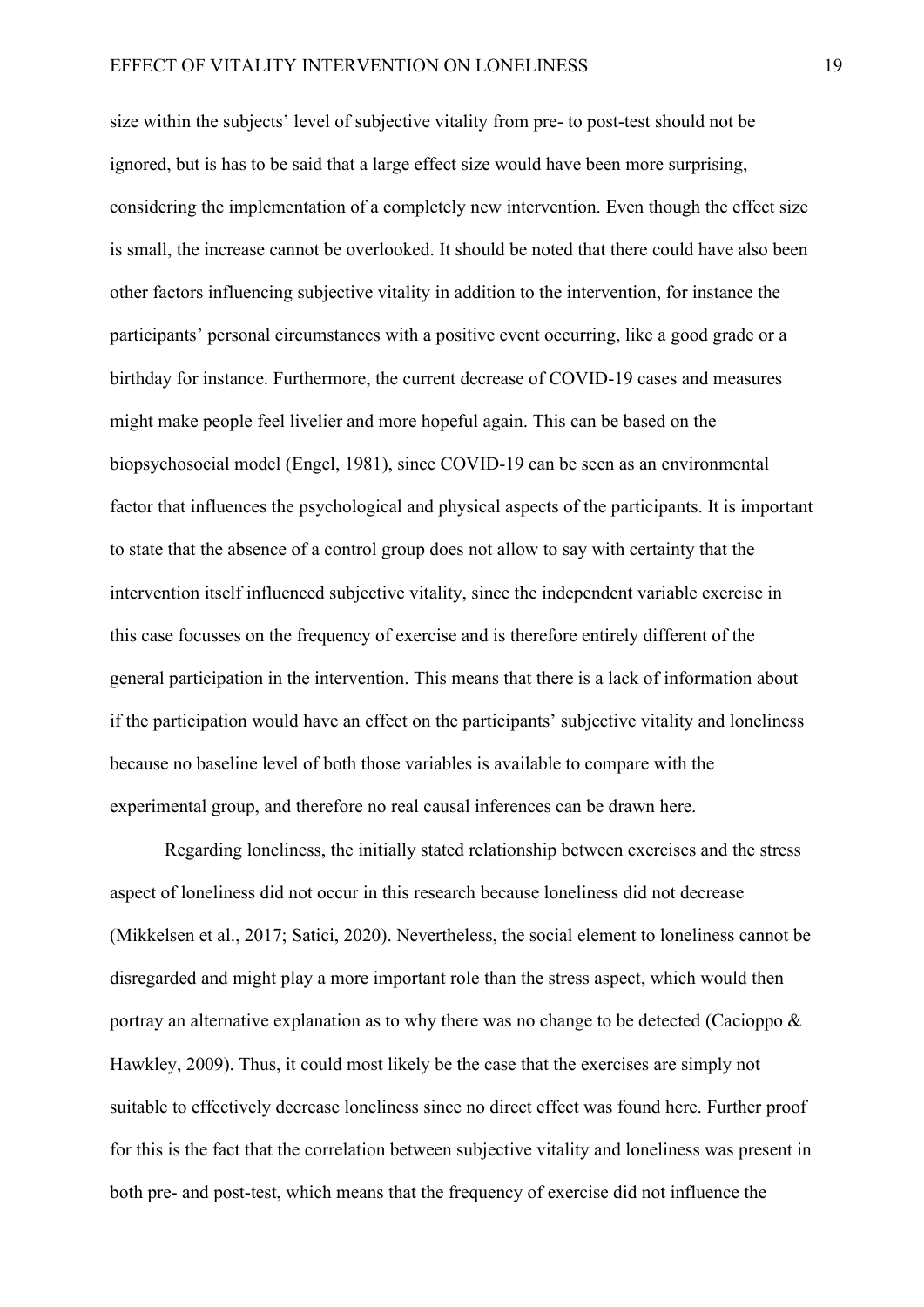relationship between subjective vitality and loneliness. With regards to this relationship, the results indicate that high subjective vitality in the participants equals lower loneliness levels. This finding is in line with the assumption that loneliness and subjective vitality are connected since loneliness is of high importance with regards to mental health, which is a part of subjective vitality (Ryan & Frederick, 1997). This is why subjective vitality cannot be high, while loneliness is also high and vice versa.

When considering the initially assumed mediating effect of subjective vitality, the variable can rather be seen as the predictor for decreased loneliness instead of the mediator here because of the missing direct effect of exercise frequency on loneliness. This predictor role can be partly explained by earlier mentioned findings. To elaborate, Satici (2020) found that stress contributes to loneliness, which can be combined with the fact that subjective vitality is influenced by stress (Ryan & Frederick, 1997). Since higher subjective vitality indicates decreased stress, or at least higher stress resistance (Ryan & Frederick, 1997), it can be concluded that participants with higher subjective vitality experience less stress and might thus feel less lonely compared to participants with lower subjective vitality. This then supports the predictor role, which can also be based on the interdependence of mental and physical health (Kubzansky, Boehm, & Segerstrom, 2015) and more specifically the biopsychosocial model (Engel, 1981), since they show how easily the psychological and bodily functions are influenced by each other and also environmental factors. However, the papers of Arslan (2020), Akın and Akın (2015), and Uysal et al. (2014) discussing subjective vitality as a mediator do unfortunately not support the current results, as the previous assumptions do not hold. This could possibly be attributed to the fact that the assumed mediating effect does simply not exist in this relationship between the frequency of exercises and loneliness.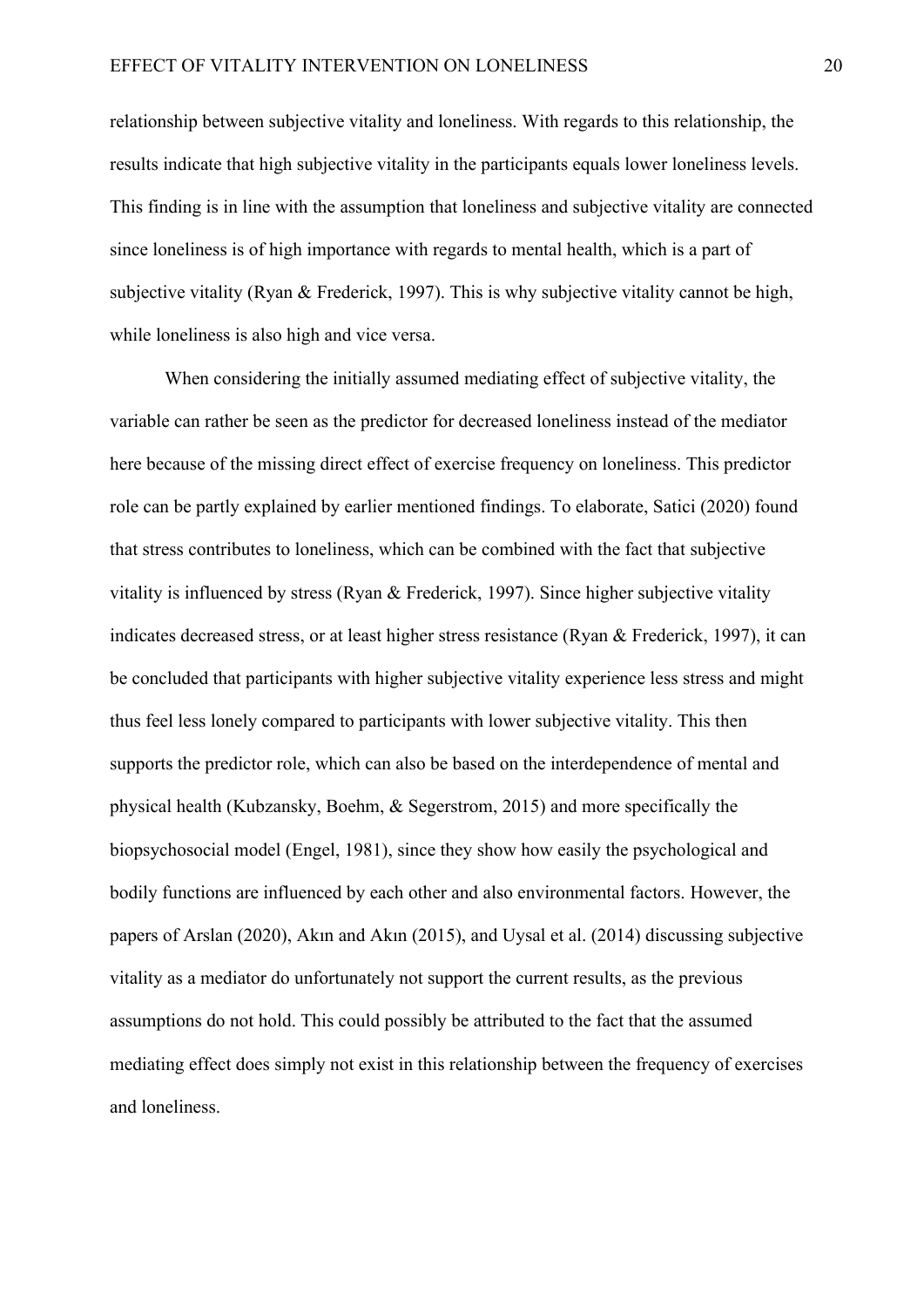#### <span id="page-20-0"></span>**Implications**

Considering the implications of this study, one main aspect stands out. While the previously discussed research focusses mainly on subjective vitality as a mediator, these findings demonstrate that subjective vitality works in several ways, namely also as a predictor variable. Therefore, regarding the practical relevance of this research, this finding highlights the possibility of 'using' subjective vitality to influence and ideally decrease loneliness. It also shows that the social aspect should not be disregarded when wanting to decrease loneliness (Cacioppo & Hawkley, 2009). Moreover, the findings may be useful for researchers looking into the direction of subjective vitality and/or loneliness especially in young adults. Questions that arise could for example deal with factors that are important for a decrease in loneliness, like the social element, or factors that are important for both a low level of loneliness and a high level of subjective vitality. Next to this, different organizations could consider this study for tailoring future vitality or loneliness interventions, or also exercise programs more precisely to the needs of young adults, in order to possibly improve the well-being of a large group of people further during this current time of uncertainty. Thus, they could even consider using the self-made exercise regimen. Finally, on the individual level, this paper might bring clarity to the reader with regards to one's own vitality and view on the importance of regular exercise because it has hopefully become clear that regular exercise is important to support and maintain one's overall health, both physically and mentally. It could also be that a participant liked the exercises and continues to do them, or at least incorporates some of them into their daily life, for instance the breathing exercise before going to sleep.

#### <span id="page-20-1"></span>**Strengths**

Considering the strengths of this study, the main strength is the self-made intervention. Since this was a pilot study and this specific composition of exercises was still new, it was unclear if the intervention would yield any outstanding results at all. Therefore, it is even more satisfactory that the participants' subjective vitality increased. This shows that the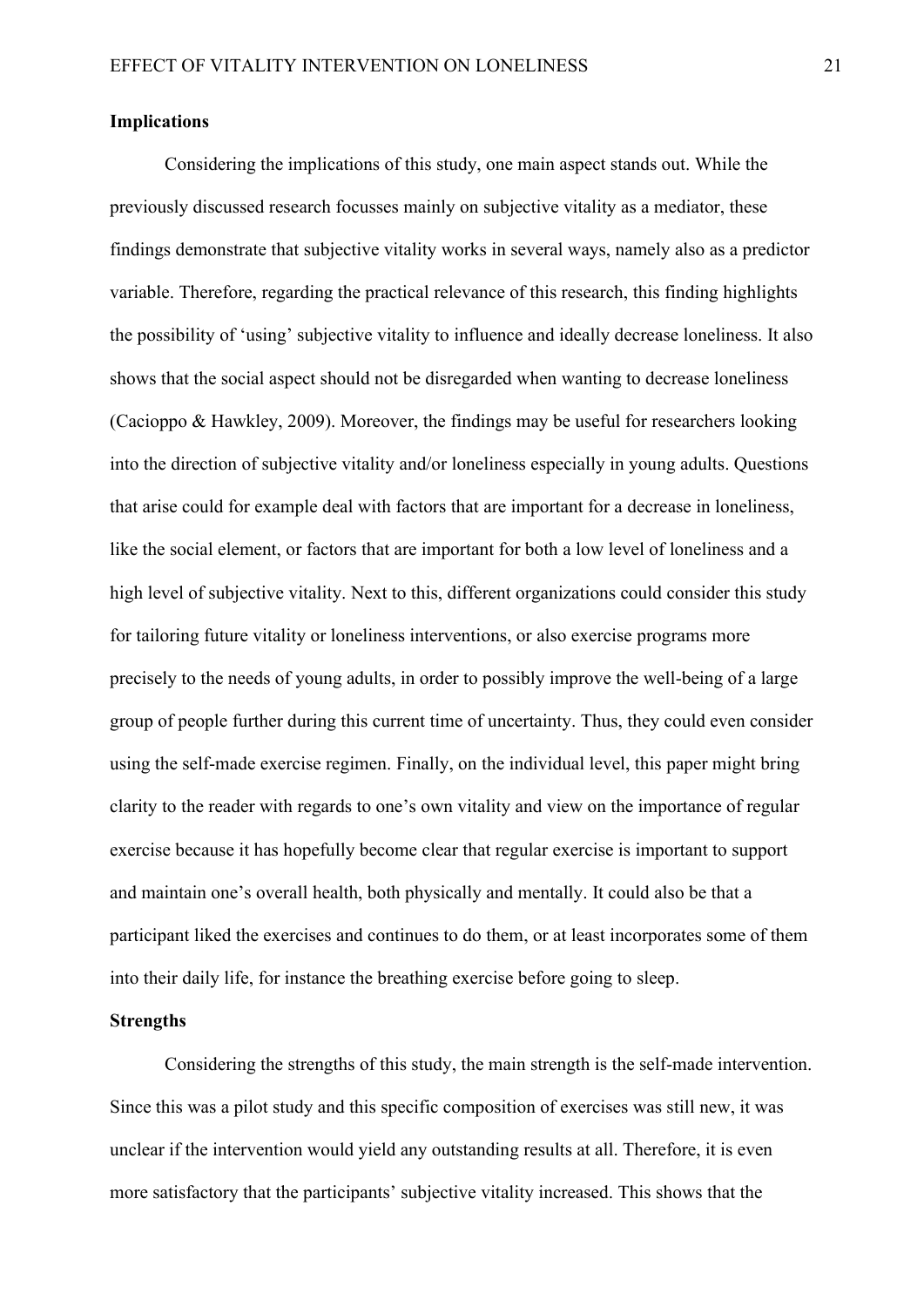design was, at least to some extent, effective and that the combination of physical and relaxation exercises was a suitable choice. The substantiation of the intervention is solid, since the physical exercises are based on several sources stating that physical activity is beneficial for the overall well-being and health (Biddle & Ekkekakis, 2005; Mavilidi et al, 2020; Mikkelsen et al., 2017), and the relaxing breathing exercises are also based on multiple sources supporting that mindful breathing is useful for relaxation, concentration, and energy (Kaul et al., 2010; Midland, 2021; Wu & Buchanan, 2018). Another positive aspect is that the data proved to be reliable and is relatively easy to analyse.

#### <span id="page-21-0"></span>**Limitations and suggestions for future research**

With regards to the limitations, the most important one is probably the absence of a control group due to this research being a pilot study for the intervention. This made it impossible for 'cause and effect'-insights to arise, as including a control group could show if the general participation in the intervention would influence subjective vitality and loneliness. A baseline level of subjective vitality would have been established with which the experimental group could have been compared. Furthermore, the research in general would have been improved and also validated (Moser, 2019). Thus, one of the main suggestions for future research is the inclusion of a control group.

Another limitation could possibly be the time frame of one week for the intervention since this might have been relatively short. A time frame of one month could have yielded different results since the level of loneliness might take longer to change than subjective vitality, especially since the social aspect mentioned by Cacioppo and Hawkley (2009) was not considered in this study, which has a considerable influence on the level of loneliness. This can be seen as another limitation, namely the lack of the social aspect of loneliness. Future research could focus on this aspect in combination with the stress aspect that Satici (2020) mentioned and could possibly develop a new effective intervention aimed at decreasing loneliness.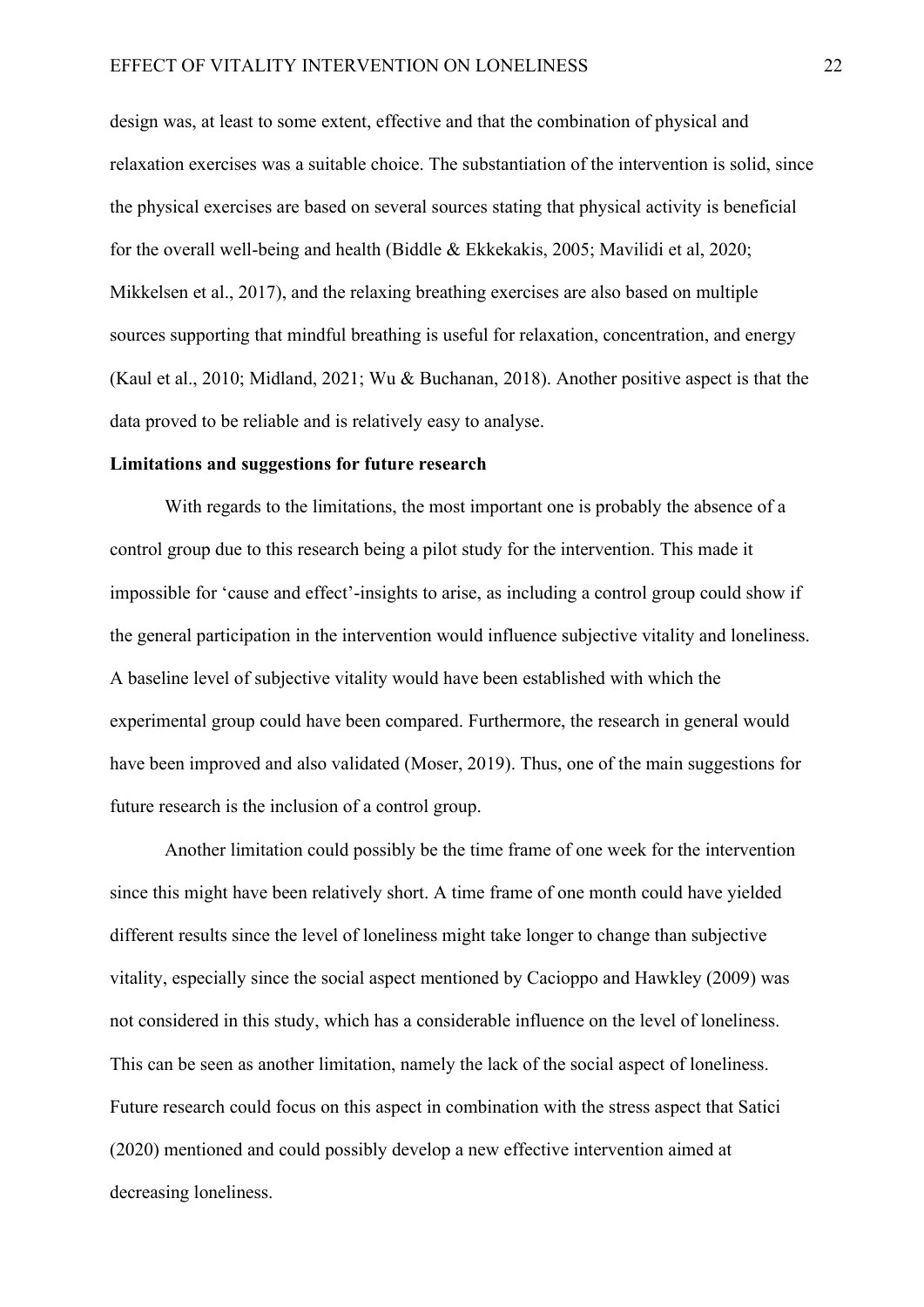Another point are the aforementioned life circumstances that differ from individual to individual. Those might additionally influence subjective vitality or feelings of loneliness, for instance if someone currently suffers from an illness or injury, or has recently had a fight with a close one. This might be solved by asking the participants in the post-test questionnaire to indicate if anything serious or emotionally straining happened during the time span of the intervention.

Next, the generalizability of the findings is not that high, since most participants were students from Germany, which is not very representative for many people. For future research, collecting a sample from a more diverse background, including different professions for example, would make the results more generalizable. Another suggestion would be to also widen the age range, or to choose a completely different age range to investigate the effects of this intervention and to be able to investigate how the results differ between age groups, since the living circumstances are most often very different between young and old adults (Franssen et al., 2020). Franssen et al. (2020) also suggest that every age group would need a specifically tailored approach to achieve a decrease in loneliness, which further supports this suggestion.

As a final aspect, the trust in participants could be an issue because participants could lie and say they did the exercises, even though they did not. A solution to this could be ensuring the participants in the study information that it is okay if they do not do exercises, but that it is important for them to stay truthful and state this in the post-test. In addition to this, the exercise data could be collected in a different way, for instance by means of a heart rate monitor, as this would almost guarantee that participants do not "cheat" on the study. It should be noted that this would entail a higher cost and is not as easy to implement, since the heart rate monitors must be given to the participants somehow, and the participants must additionally be instructed in how to use them.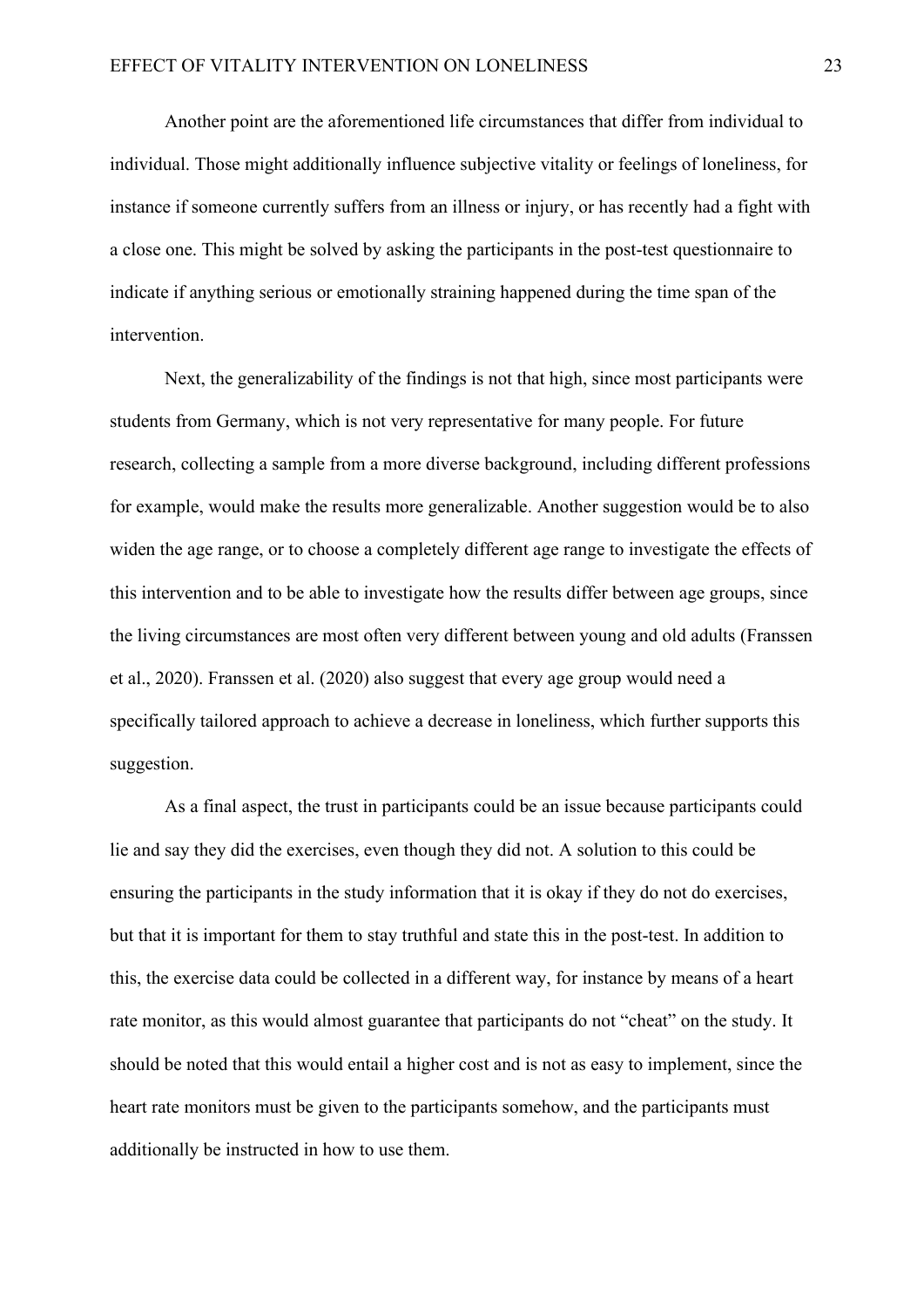#### **Conclusion**

<span id="page-23-0"></span>The implemented intervention, meant to target subjective vitality and indirectly target loneliness in young adults during the current global pandemic, yielded the expected results to a certain extent. The first of the three hypotheses was accepted, namely that subjective vitality increased from pre- to post-test through regularly taking part in the intervention. It should be noted that the exercise frequency influenced subjective vitality, but it is unclear if the general participation also would have, as no control group was established. Additionally, there was also a direct effect of subjective vitality on loneliness, indicating that a high level of subjective vitality implied a lower level of loneliness, even though there was no overall change in loneliness to be found. Subjective vitality thus became a predictor instead of a mediator since the intervention did not influence loneliness, which means the second and third hypotheses must be rejected. This predictive relationship is a valuable insight because it highlights the fact that subjective vitality is very multi-faceted and it also supports the view that mental, physical and environmental aspects do not influence someone's well-being separately, but rather as a whole. The implications this entails address especially other researchers interested in the variables and their relations, and furthermore organizations developing interventions to increase subjective vitality, decrease loneliness, and therefore support people during this difficult current time. The social aspect contributing to loneliness also came up in the discussion of such new interventions, since the current study only considered the stress aspect of loneliness. This is one of the elements that future studies could address, but the main recommendation for future research was to replicate the study with the inclusion of a control group. Finally, it can be said that the study showed that regular adherence to the self-made intervention influenced participants' subjective vitality, but it did not influence their loneliness. Somewhat unexpected but useful results are provided, that will hopefully emphasize the importance of physical and mental exercising for everyone's health,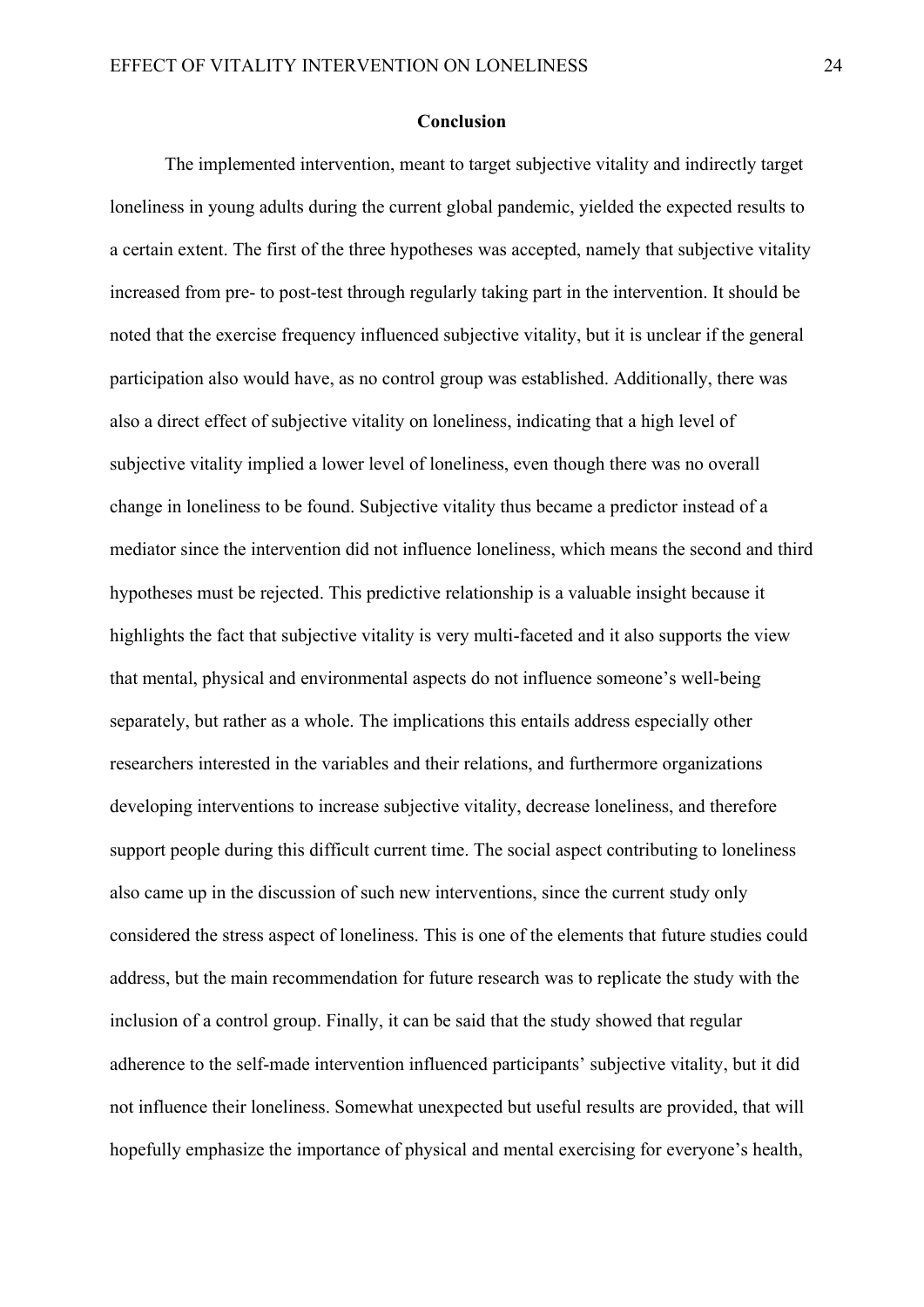and also encourage people to exercise regularly if possible, even if it is only the breathing exercise before sleep.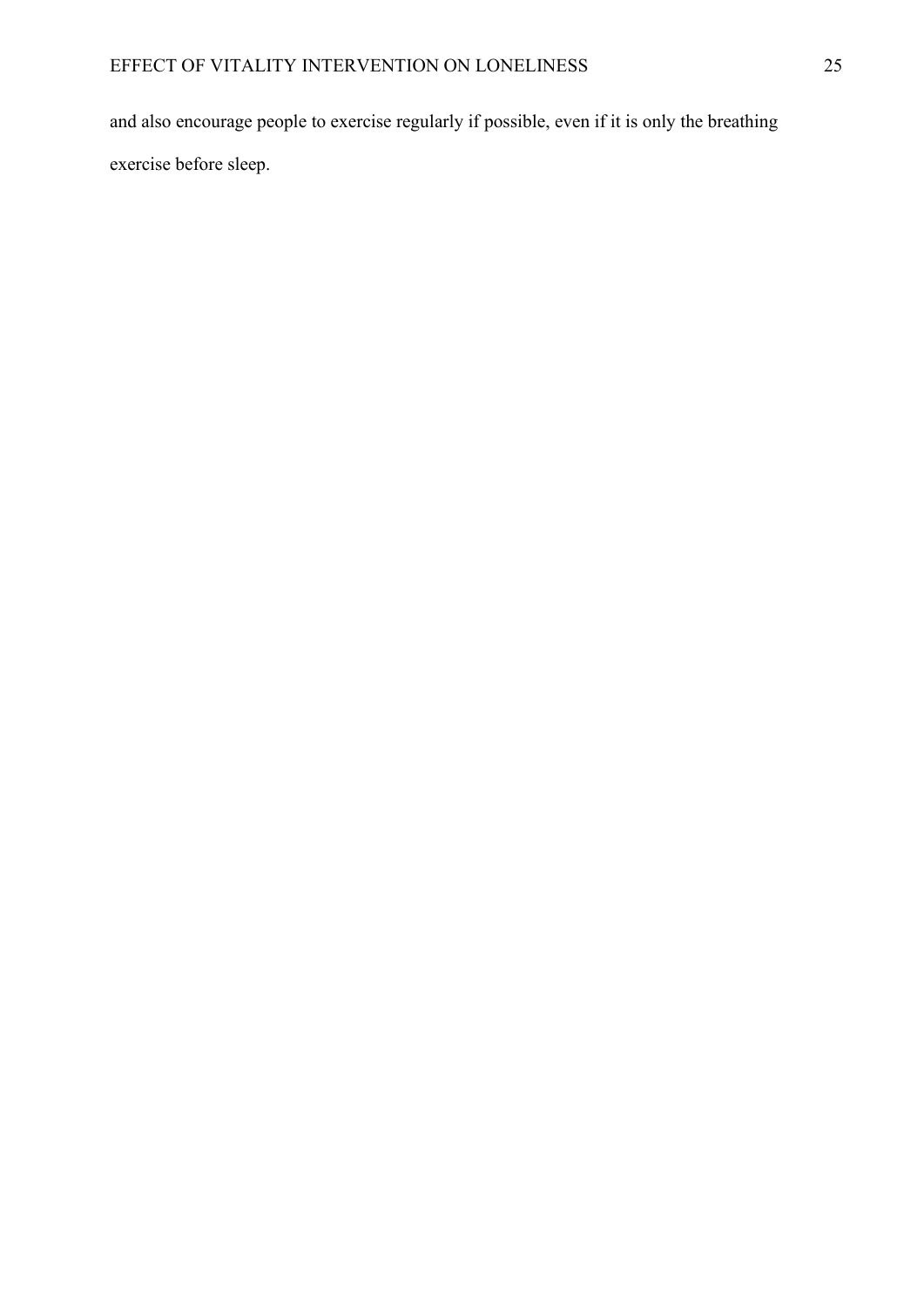#### **References**

- <span id="page-25-0"></span>Akın, A., & Akın, U. (2015). Friendship quality and subjective happiness: The mediator role of subjective vitality. *TED EĞİTİM VE BİLİM, 40*(177). doi:10.15390/eb.2015.3786
- Arslan, G. (2020). Loneliness, college belongingness, subjective vitality, and psychological adjustment during coronavirus pandemic: Development of the College Belongingness Questionnaire. *Journal of Positive School Psychology*. doi:10.31234/osf.io/j7tf2
- Beam, C. R., & Kim, A. J. (2020). Psychological sequelae of social isolation and loneliness might be a larger problem in young adults than older adults. *Psychological Trauma: Theory, Research, Practice, and Policy, 12*(1), 58- 60. https://doi.org/10.1037/tra0000774
- Biddle, S. J. H., & Ekkekakis, P. (2005). Physically active lifestyles and well-being. *The Science of Well-Being*, 140–169.

https://doi.org/10.1093/acprof:oso/9780198567523.003.0006

- Cacioppo, J. T., & Hawkley, L. C. (2009). Loneliness. In M. R. Leary & R. H. Hoyle (Eds.), *Handbook of individual differences in social behavior* (pp. 227–240). The Guilford Press.
- Constandt, B., Thibaut, E., De Bosscher, V., Scheerder, J., Ricour, M., & Willem, A. (2020). Exercising in times of Lockdown: An analysis of the impact of COVID-19 on levels and patterns of exercise among adults in Belgium. *International Journal of Environmental Research and Public Health, 17*(11), 4144.

doi:10.3390/ijerph17114144

Dannenberg, L. (2021). *Young adults in a global pandemic: Using a self-made intervention to increase subjective vitality and to identify possible moderators* (Unpublished undergraduate thesis). University of Twente, Enschede, Netherlands.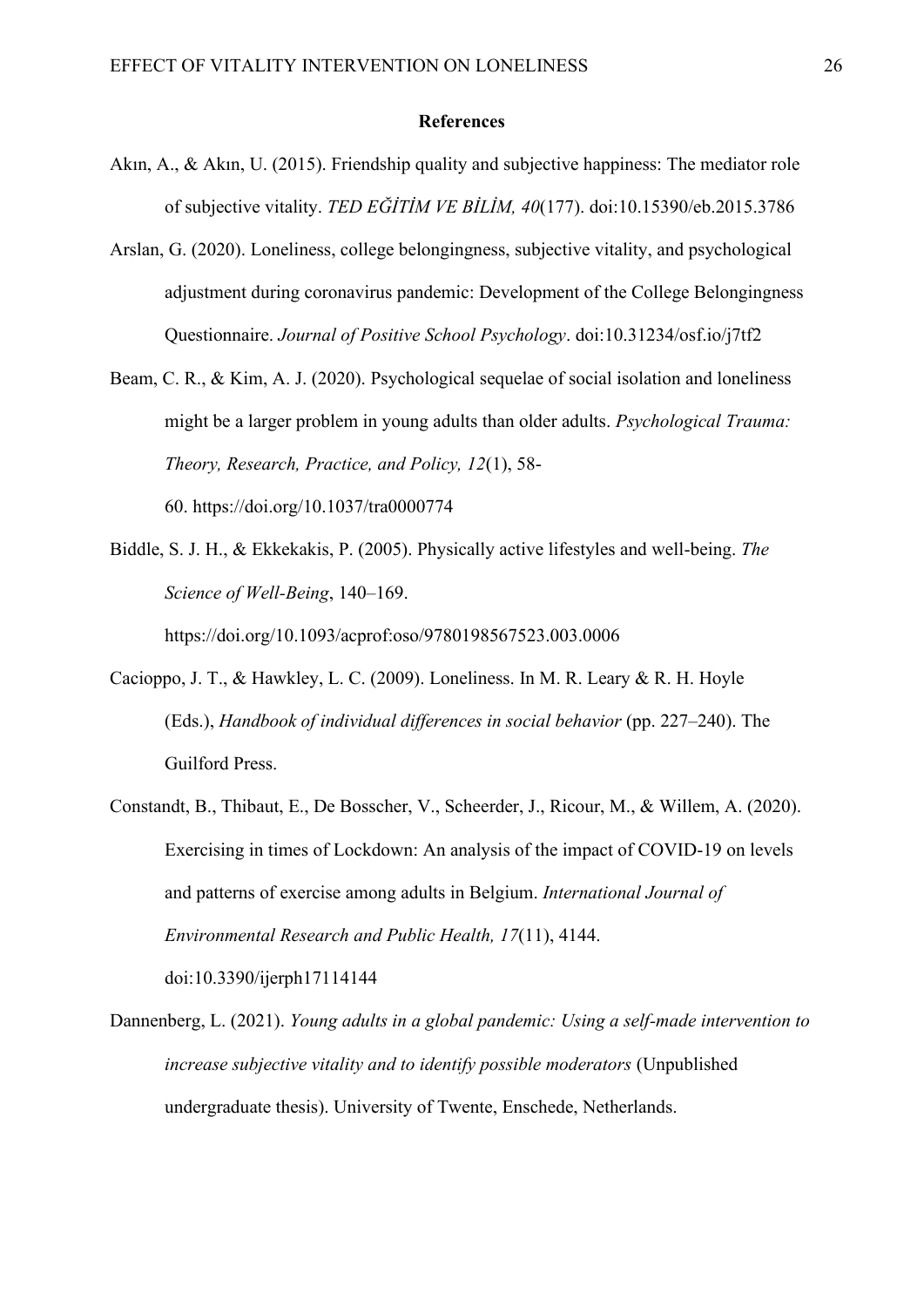De Feo, P. (2013). Is high-intensity exercise better than moderate-intensity exercise for weight loss? *Nutrition, Metabolism and Cardiovascular Diseases, 23*(11), 1037-1042. doi:10.1016/j.numecd.2013.06.002

Effect Size Calculator (n.d.). https://memory.psych.mun.ca/models/stats/effect\_size.shtml.

- Engel, G. L. (1981). The Clinical Application of the Biopsychosocial Model. *Journal of Medicine and Philosophy, 6*(2), 101–124. doi:10.1093/jmp/6.2.101
- Franssen, T., Stijnen, M., Hamers, F., & Schneider, F. (2020). Age differences in demographic, social and health-related factors associated with loneliness across the adult life span (19–65 years): a cross-sectional study in the Netherlands. *BMC Public Health*, *20*(1). https://doi.org/10.1186/s12889-020-09208-0
- Groarke, J. M., Berry, E., Graham-Wisener, L., McKenna-Plumley, P. E., McGlinchey, E., & Armour, C. (2020). Loneliness in the UK during the COVID-19 pandemic: Crosssectional results from the COVID-19 psychological wellbeing study. *PLOS ONE, 15*(9). doi:10.1371/journal.pone.0239698
- Kaul, P., Passafiume, J., Sargent, R. C., & O'Hara, B. F. (2010). Meditation acutely improves psychomotor vigilance, and may decrease sleep need. *Behavioral and Brain Functions*, *6*(1), 1-9. https://doi.org/10.1186/1744-9081-6-47
- Kubzansky, L. D., Boehm, J. K., & Segerstrom, S. C. (2015). Positive Psychological Functioning and the Biology of Health. *Social and Personality Psychology Compass, 9*(12), 645–660. doi:10.1111/spc3.12224
- Luchetti, M., Lee, J. H., Aschwanden, D., Sesker, A., Strickhouser, J. E., Terracciano, A., & Sutin, A. R. (2020). The trajectory of loneliness in response to COVID-19. *American Psychologist, 75*(7), 897–908. https://doi.org/10.1037/amp0000690
- Mavilidi, M. F., Mason, C., Leahy, A. A., Kennedy, S. G., Eather, N., Hillman, C. H., Morgan, P. J., Lonsdale, C., Wade, L., Riley, N., Heemskerk, C., & Lubans, D. R. (2020). Effect of a Time-Efficient Physical Activity Intervention on Senior School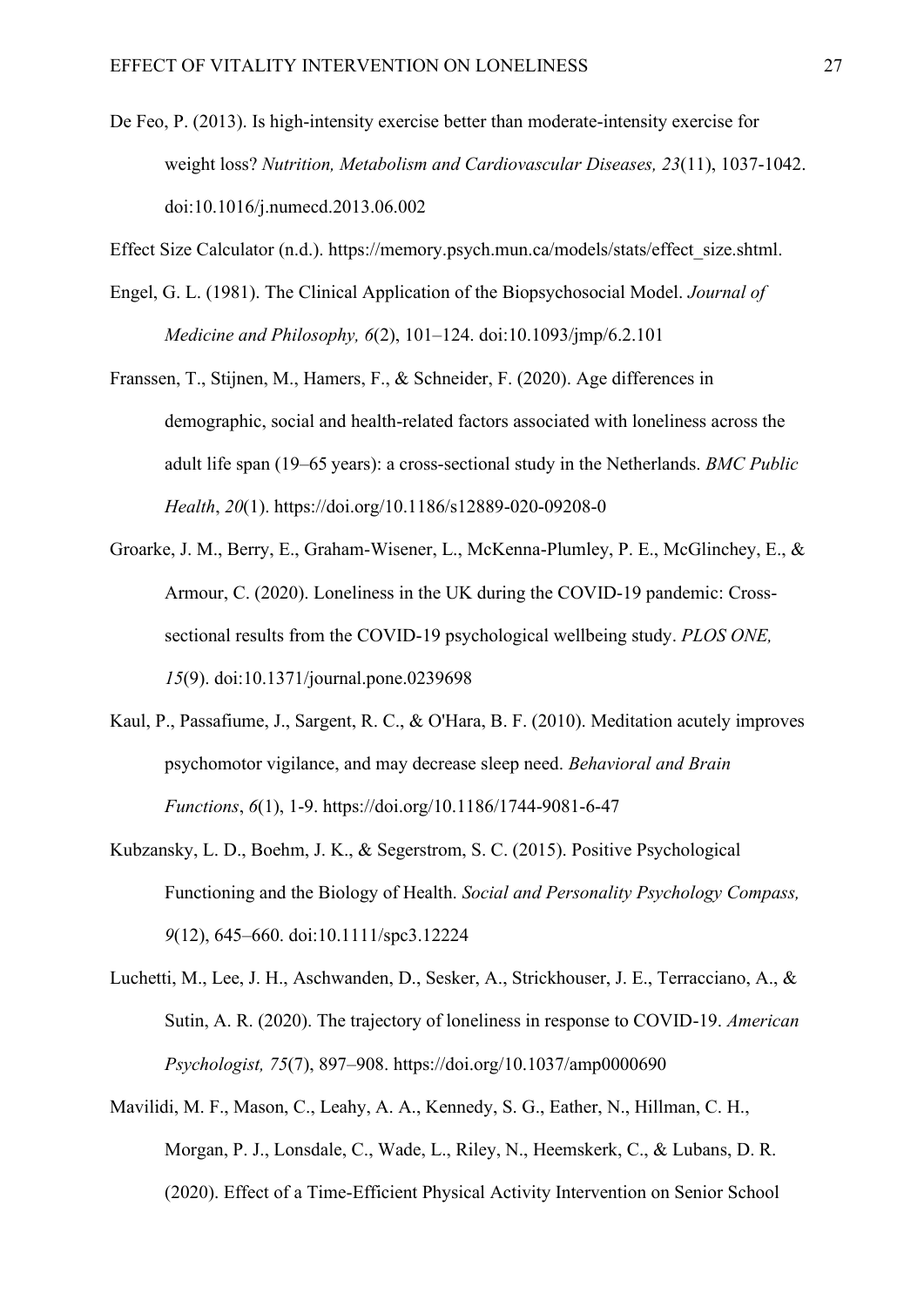Students' On-Task Behaviour and Subjective Vitality: the 'Burn 2 Learn' Cluster Randomised Controlled Trial. *Educational Psychology Review*, *33*(1), 299–323. https://doi.org/10.1007/s10648-020-09537-x

- Midland, N. (2021). Meditation Breathing Techniques: A Must-Do In Stress Management. Retrieved from https://betterme.world/articles/meditation-breathing-techniques/.
- Mikkelsen, K., Stojanovska, L., Polenakovic, M., Bosevski, M., & Apostolopoulos, V. (2017). Exercise and mental health. *Maturitas*, *106*, 48–56. https://doi.org/10.1016/j.maturitas.2017.09.003
- Moser, P. (2019). Out of Control? Managing Baseline Variability in Experimental Studies with Control Groups. In Bespalov A., Michel M., & Steckler T. (Eds.), *Good Research Practice in Non-Clinical Pharmacology and Biomedicine. Handbook of Experimental Pharmacology* (pp. 101-117, Vol. 257). Springer, Cham. https://doi.org/10.1007/164\_2019\_280
- Nazzal, F. I., Cruz, O., & Neto, F. (2018). Psychometric analysis of the short-form UCLA Loneliness Scale (ULS-6) among Palestinian university students. *Interpersona: An International Journal on Personal Relationships*, *11*(2), 113–125. https://doi.org/10.5964/ijpr.v11i2.269
- Neto, F. (1992). Loneliness among Portuguese adolescents. *Social Behavior and Personality: an international journal, 20*(1), 15–21. doi:10.2224/sbp.1992.20.1.15
- Page, R. M., & Hammermeister, J. (1995). Shyness and Loneliness: Relationship to the Exercise Frequency of College Students. *Psychological Reports*, *76*(2), 395–398. https://doi.org/10.2466/pr0.1995.76.2.395
- Pallant, J. (2013). *Spss Survival Manual*. Retrieved June 09, 2021, from https://books.google.nl/books?hl=en
- *PROCESS macro for SPSS and SAS*. The PROCESS macro for SPSS, SAS, and R. (n.d.). https://www.processmacro.org/.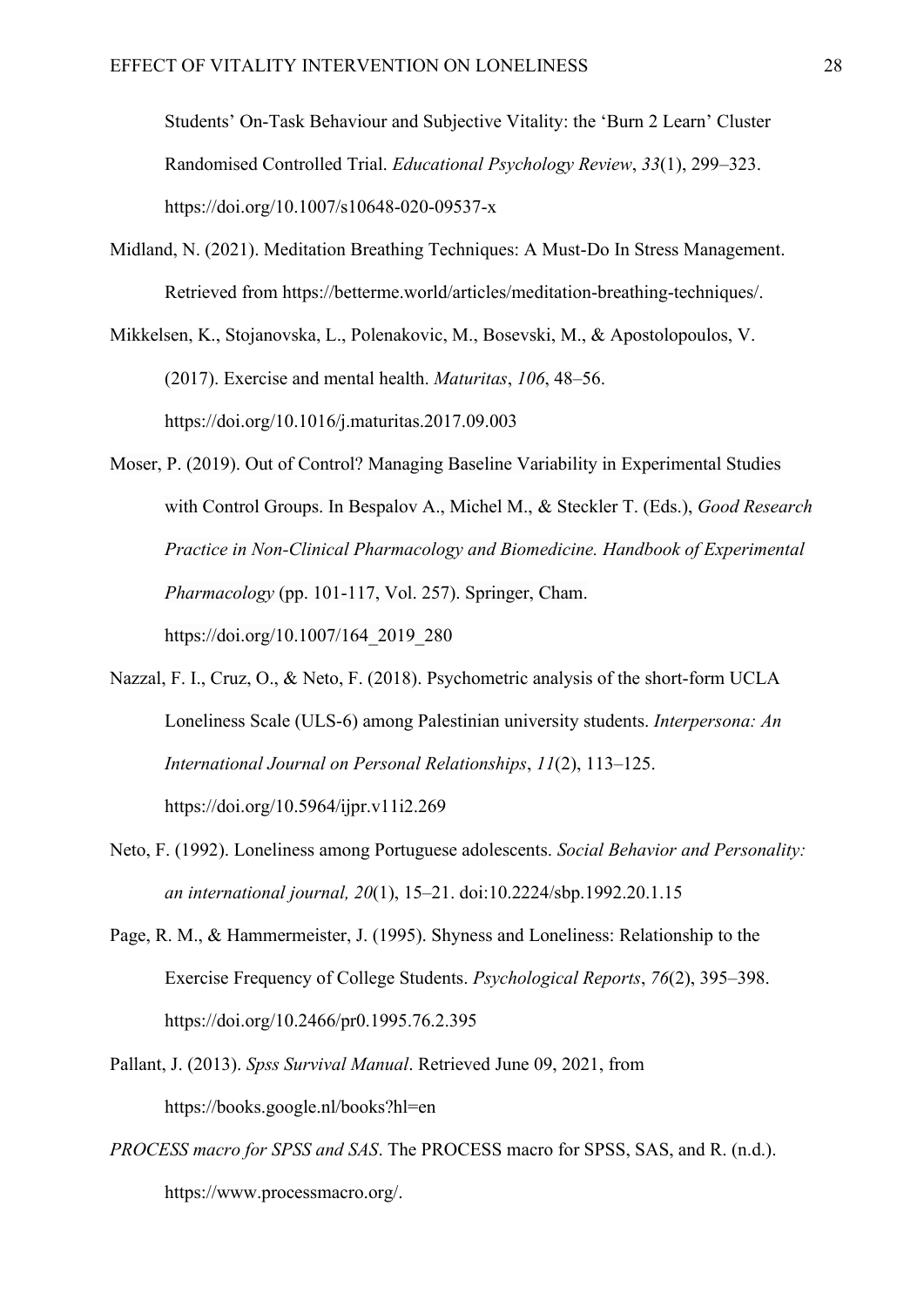- Ryan, R. M., & Frederick, C. (1997). On energy, personality, and health: subjective vitality as a dynamic reflection of well-being. *Journal of Personality, 65*(3), 529-565. doi:10.1111/j.1467-6494.1997.tb00326.x
- Satici, S. A. (2020). Hope and Loneliness Mediate the Association Between Stress and Subjective Vitality. *Journal of College Student Development, 61*(2), 225– 239. doi:10.1353/csd.2020.0019
- Stamford, B. (1998). A Traveler's Workout Guide. *The Physician and Sportsmedicine, 26*(4), 113-114. doi: 10.3810/psm.1998.04.1582
- Ulmer, C. S., Stetson, B. A., & Salmon, P. G. (2010). Mindfulness and acceptance are associated with exercise maintenance in YMCA exercisers. *Behaviour Research and Therapy*, *48*(8), 805–809. https://doi.org/10.1016/j.brat.2010.04.009
- Uysal, R., Satici, S. A., Satici, B., & Akin, A. (2014). Subjective vitality as mediator and moderator of the relationship between life satisfaction and subjective happiness. *Educational Sciences: Theory & Practice*. doi:10.12738/estp.2014.2.1828
- Wu, I. H., & Buchanan, N. C. T. (2018). Pathways to Vitality: the Role of Mindfulness and Coping. *Mindfulness*, *10*(3), 481–491. https://doi.org/10.1007/s12671-018-0989-x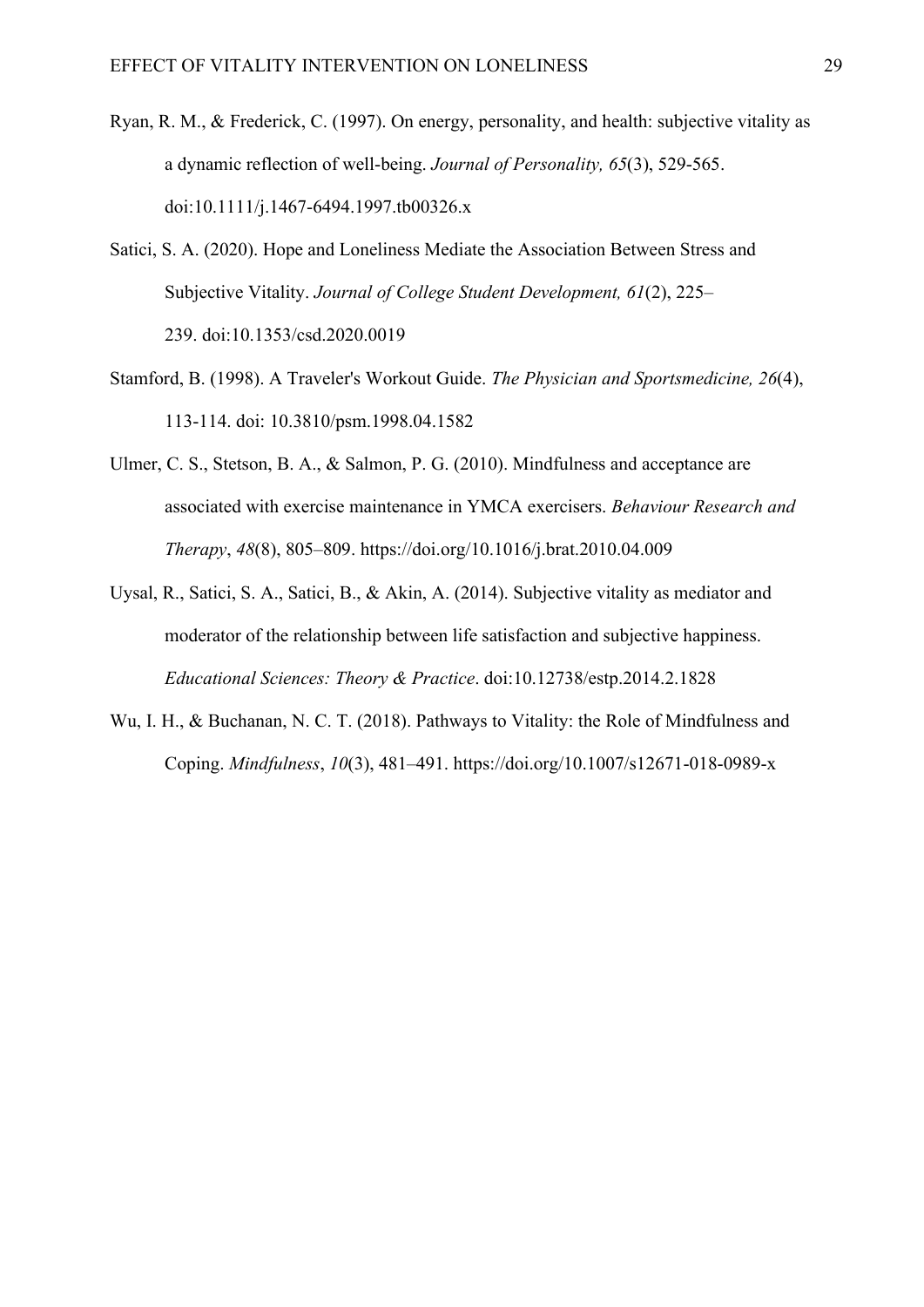# **Appendix A**

# **ULS-6**

<span id="page-29-0"></span>

Please read the following statements carefully and try to answer them as honestly as possible.

|                                          | Strongly<br>agree | Somewhat<br>agree | Neither agree<br>nor disagree | Somewhat<br>disagree | Strongly<br>disagree |
|------------------------------------------|-------------------|-------------------|-------------------------------|----------------------|----------------------|
| I lack companionship.                    |                   |                   |                               |                      |                      |
| I feel part of a group of<br>friends.    |                   |                   |                               |                      |                      |
| I feel left out.                         |                   |                   |                               |                      |                      |
| I feel isolated from<br>others.          |                   |                   |                               |                      |                      |
| I am unhappy being so<br>withdrawn.      |                   |                   |                               |                      |                      |
| People are around me<br>but not with me. |                   |                   |                               |                      |                      |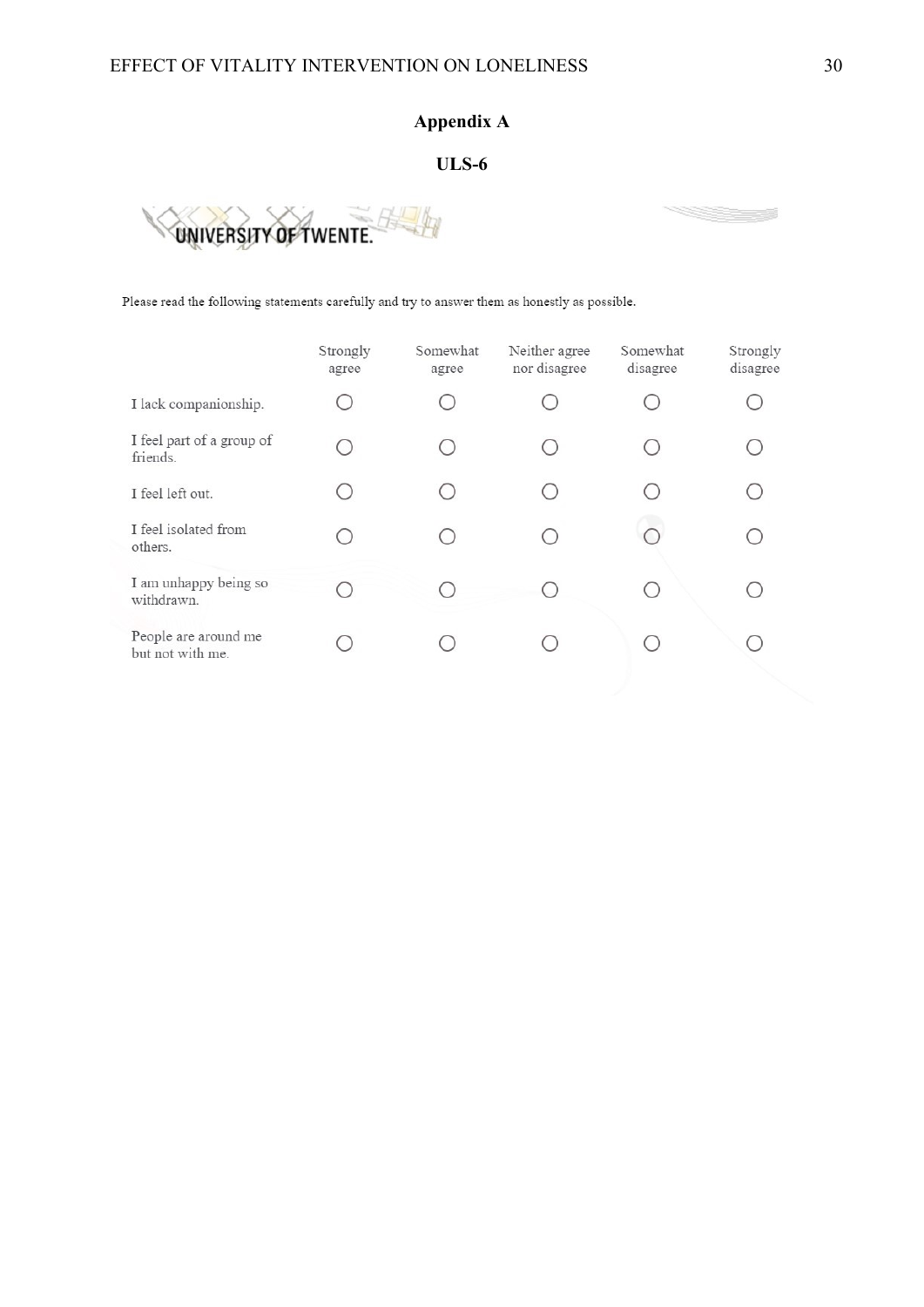# **Appendix B**

# **Subjective Vitality Scale**

<span id="page-30-0"></span>

Please read the following statements carefully and try to answer them as honestly as possible.

|                                                  | Strongly<br>agree | Somewhat<br>agree | Neither agree<br>nor disagree | Somewhat<br>disagree | Strongly<br>disagree |
|--------------------------------------------------|-------------------|-------------------|-------------------------------|----------------------|----------------------|
| I feel alive and vital.                          |                   |                   |                               |                      |                      |
| Sometimes I am so alive<br>I just want to burst. | ∩                 |                   |                               |                      |                      |
| I have energy and spirit.                        |                   |                   |                               |                      |                      |
| I look forward to each<br>new day.               |                   |                   |                               |                      |                      |
| I nearly always feel<br>awake and alert.         |                   |                   |                               |                      |                      |
| I feel energized.                                |                   |                   |                               |                      |                      |

<u>e de la c</u>